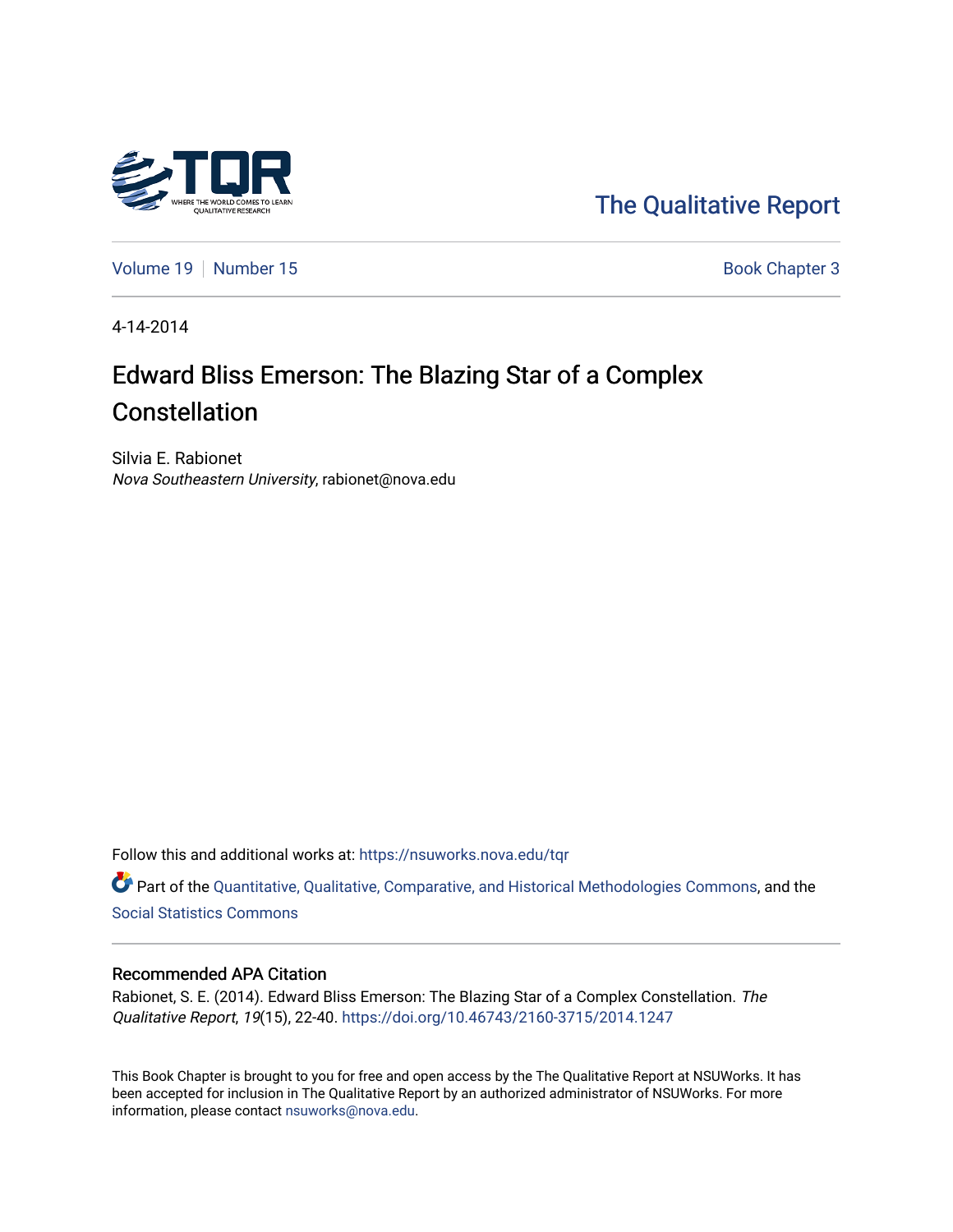

### Edward Bliss Emerson: The Blazing Star of a Complex Constellation

#### Abstract

Edward Bliss Emerson, a younger brother of Ralph Waldo Emerson and a promising scholar in his own right, traveled to the West Indies at the age of 26 hoping to alleviate his pulmonary afflictions. While in the islands, from January 1831 to July 1832, he logged his daily activities in a pocket journal. The journal falls short in revealing Edward's childhood, his years at Harvard, and his brief time as teacher and lawyer. This biographical essay aims to enhance the understanding and enjoyment of the journal. It unveils defining stages in Edward's life. Using a wide variety of archival documents, the author illustrates how Edward adapted to new circumstances and places, while renewing his quests for health, education and purpose.

#### Keywords

Edward Bliss Emerson, West Indies, St. Croix, Puerto Rico, New England, Education, Harvard College, Biography

#### Creative Commons License



This work is licensed under a [Creative Commons Attribution-Noncommercial-Share Alike 4.0 License](https://creativecommons.org/licenses/by-nc-sa/4.0/).

#### Acknowledgements

The author received no funding for this project and has no conflict of interest to report.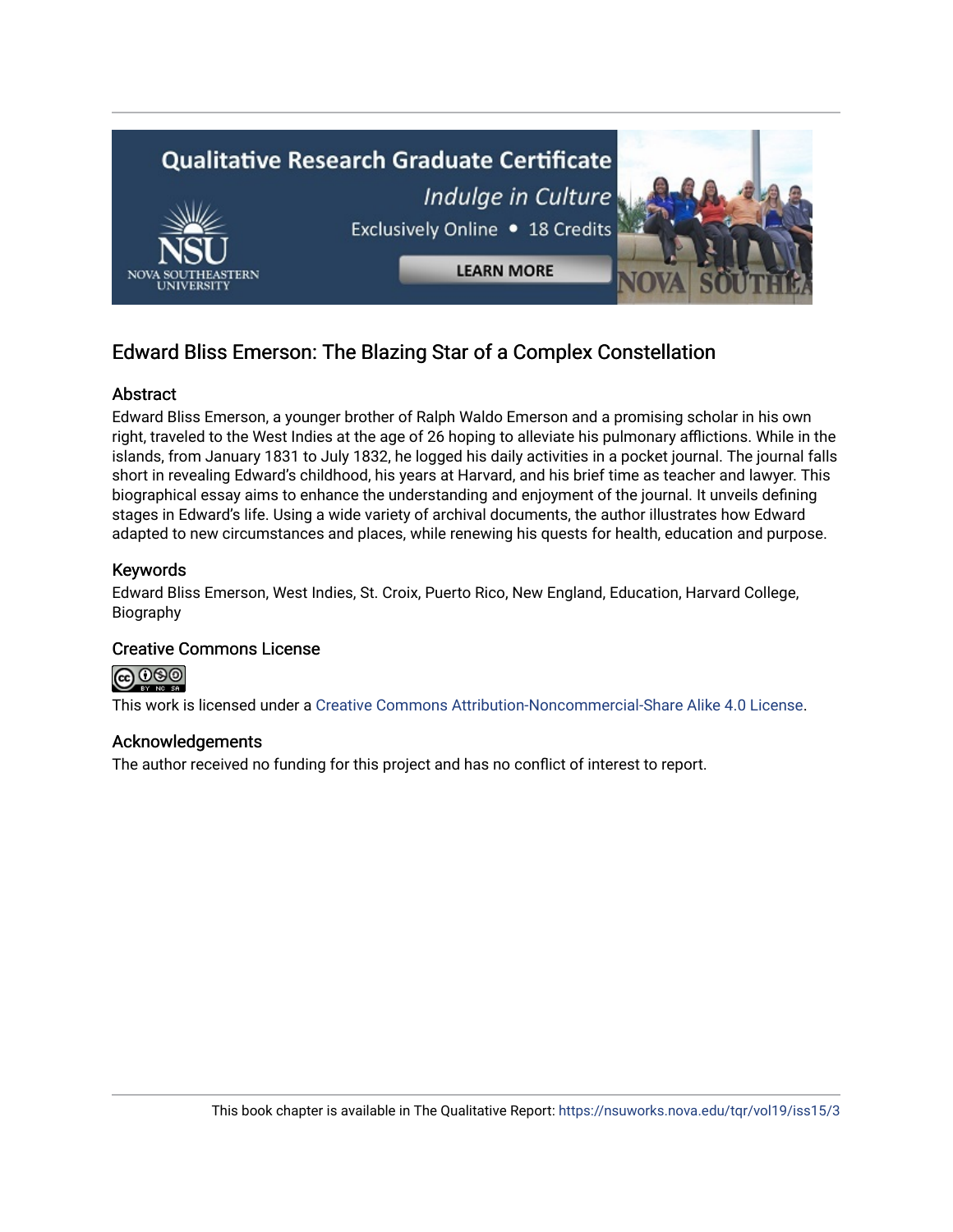

 $\overline{\phantom{a}}$ 

## **Edward Bliss Emerson: The Blazing Star of a Complex Constellation[1](#page-2-0)**

Silvia E. Rabionet

Nova Southeastern University, Fort Lauderdale, Florida, USA

*Edward Bliss Emerson, a younger brother of Ralph Waldo Emerson and a promising scholar in his own right, traveled to the West Indies at the age of 26 hoping to alleviate his pulmonary afflictions. While in the islands, from January 1831 to July 1832, he logged his daily activities in a pocket journal. The journal falls short in revealing Edward's childhood, his years at Harvard, and his brief time as teacher and lawyer. This biographical essay aims to enhance the understanding and enjoyment of the journal. It unveils defining stages in Edward's life. Using a wide variety of archival documents, the author illustrates how Edward adapted to new circumstances and places, while renewing his quests for health, education and purpose. Key words: Edward Bliss Emerson, West Indies, St. Croix, Puerto Rico, New England, Education, Harvard College, Biography*

### **From a Death to a Life**

*Edward is….eager to be in motion, full of contradiction, benevolent & pure. He is a very singular person has great powers & yet wants common sense.*

> Letter of 13 September 1832, Charles C. Emerson to Mary Moody Emerson; MH bMS 1280.226 (67).

Edward Bliss Emerson, a younger brother of Ralph Waldo Emerson and a promising scholar in his own right, traveled to the West Indies at the age of 26 hoping to alleviate his pulmonary afflictions. He arrived in St. Croix and spent three months there before moving to Puerto Rico, where he lived for the last three years of his life. While in the islands, from January 1831 to July 1832, he logged his daily activities in a pocket notebook or journal. The firsthand account of his years in the islands, with illness and death hovering over his activities, is a counterintuitive starting point to understand his life and his elusive quests. Nevertheless, it provides a window into his inner self, revealing his psyche and evoking his New England upbringing. The journal can be read as the record of the thoughts and musings of a young man battling to improve his physical, spiritual and intellectual selves. The entries in the journal are therefore those of a young man eager to live the moment, holding other aspirations at bay in the hope of recovering his health. Edward's daily activities sought to improve his symptoms, appease his anxieties, engage his intellect, and perfect his soul.

<span id="page-2-0"></span><sup>1</sup> Edward B. Emerson's Caribbean journal and letters can be accessed online at [http://bibliotecadigital.uprrp.edu/cdm/ref/collection/librosraros/id/1701.](http://bibliotecadigital.uprrp.edu/cdm/ref/collection/librosraros/id/1701) Unless otherwise specified, his letters from that period can be found in that text. Permissions to quote from Edward Emerson's journal and letters have been granted by the Ralph Waldo Emerson Memorial Association and Houghton Library, Harvard University (abbreviated in this paper as MH), and the Massachusetts Historical Society (MHi), and are gratefully acknowledged.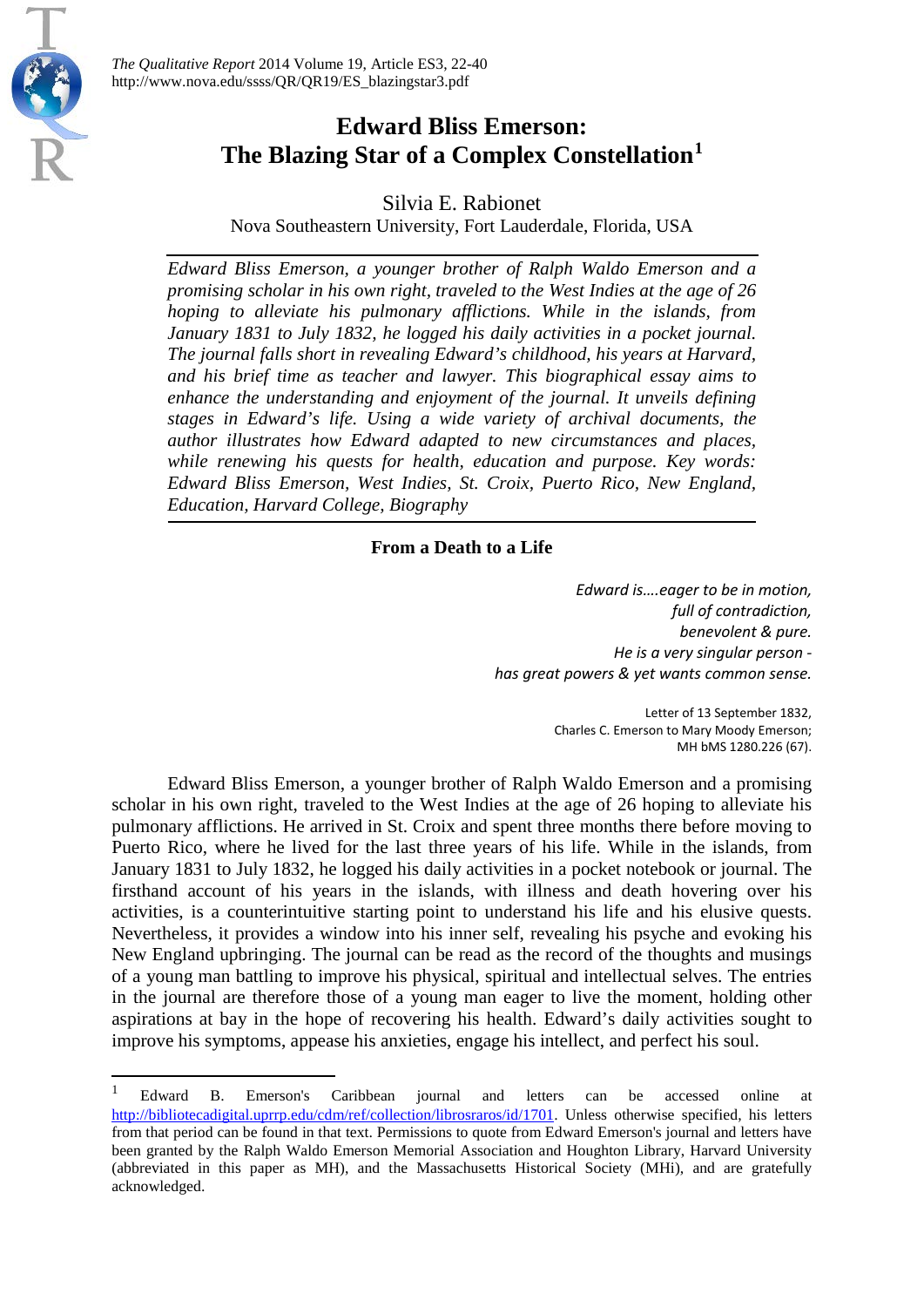Edward's simple jottings, some of them quite trivial, reveal his keen appreciation of events, people, and nature. As was the custom at the time, especially among young travelers, he carried a small notebook and pencil in his pocket and used his spare moments to write down interesting facts, thoughts, and reflections. This convention sharpened the writer's powers of observation, and was seen as a useful method to improve the intellect (Alcott, 1834).

Edward's journal entries shortly after arriving in the Caribbean show an awareness of his physical frailty and imminent death as well as a willingness to embrace the exuberant nature of the tropical environment. He wrote:

Chance led me directly into the graveyard where some victims to consumption were laid which had come hither from New York, a Mrs. Barrell, age 19 and a minister, age 32. (6 January 1831)

The whole structure of the house is of course adapted for relief from heat and light, full of windows and drafts and at first I think as terrible to an invalid as any contrivance could make it but he grows bold and the climate grows kindly and perhaps he gets well by some of the many remedies which nature here holds to every sense. (4 January 1831)

Edward's quest for health was elusive. He did not recover in the Tropics. On October 1<sup>st</sup>, 1834, at the age of 29 he succumbed to consumption. Throughout his short life, Edward experienced intense moments of tension between his undertakings and his frailties. According to those who knew him, his accomplishments and brilliance were as prominent as his mental and physical weakness (Bosco & Myerson, 2006; Cabot, 1895; Friskins, 1915; Holmes, 1885; and the family letters). His older brother, Ralph Waldo, mourned Edward's death in the poem "In Memoriam," and called him "brother of the blazing star," "champion of the right," "born for success," but succinctly described the paradox in one verse: "All, all was given, and only health denied" (Emerson, 1909, p. 192).

Although the journal reveals Edward's interests and some features of his character, it falls short in portraying how he excelled as a young man of his time and education. Edward's childhood, his years at Harvard, and his brief incursions as teacher and lawyer all reveal a character full of zeal, contradictions, and self-discipline. He was a star among a complex constellation of brothers, patriots, and philosophers and a blazing star that left an unusual trail in the Tropics. Throughout his life Edward had to adapt to new circumstances and places. In each, he renewed his life quests for health, education, soul searching, and adventures.

#### **The Early Years**

*…under a humble roof, the eager, blushing boys discharging as they can their household chores, and hastening into the sitting-room to the study of tomorrow's merciless lesson…*

Ralph Waldo Emerson, "Domestic Life" in Emerson (1902), p. 358.

Edward was born on April 17, 1805, the fifth child of eight born to Reverend William Emerson and Ruth Haskins. He and six of his siblings were born in the parish house of the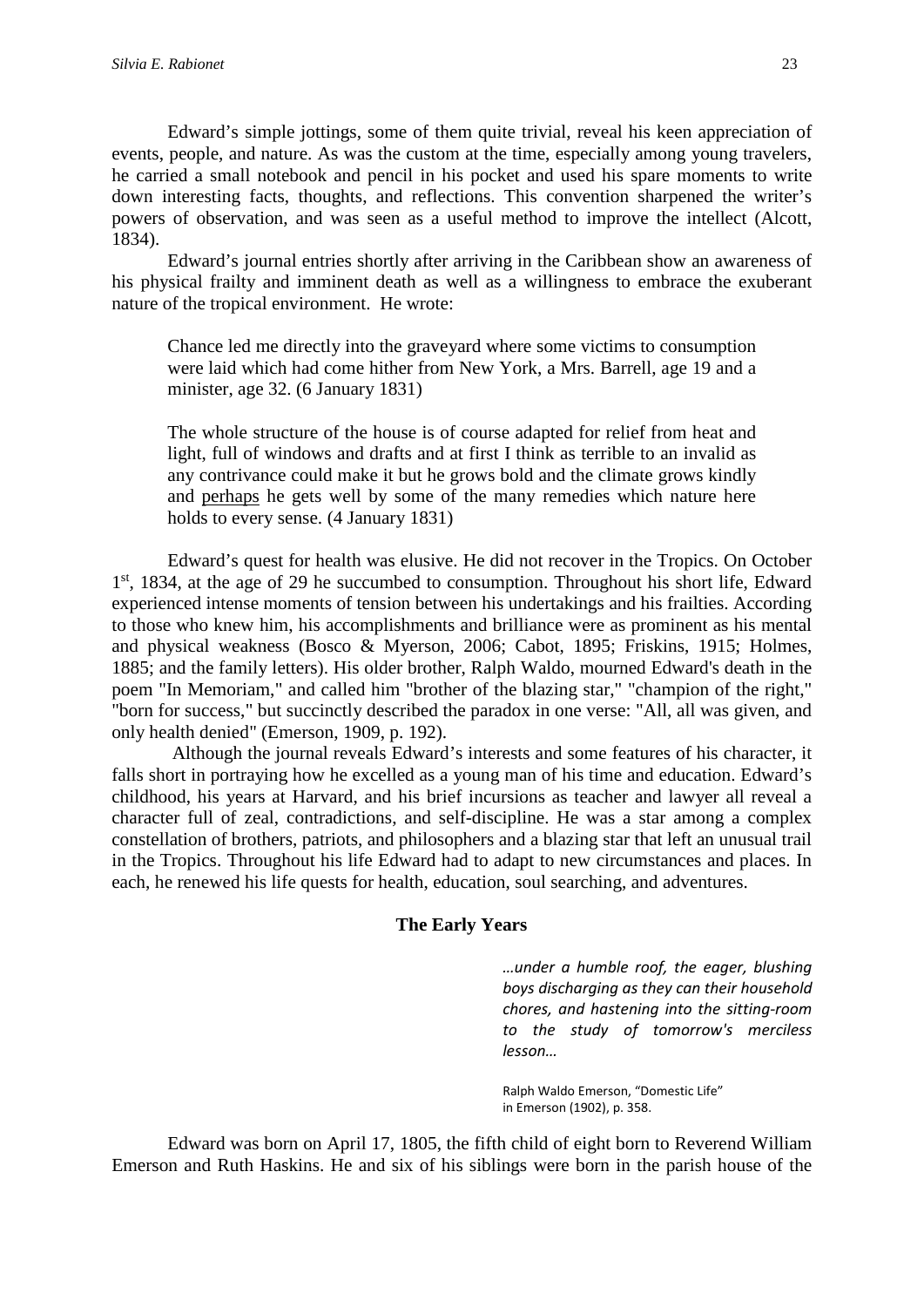First Unitarian Church of Boston, of which his father was the minister (Snider, 1921). Edward was baptized on May 19, 1805. His mother took him "calm and undisturbed" to the altar where he was blessed by his father. His siblings were sitting in the front pew, the younger ones dressed in yellow flannel and the older ones in dark blue nankeen jackets and trousers (Haskins, 1886). On the occasion of his baptism, Mrs. Emerson wrote in her diary:

I went to meeting and then dedicated our child in the house of God. He was baptized by his father Edward Bliss. Accept the offering we then made into thee O Lord and may the child live and grow up before thee and may thou the Lord God of His fathers bless him. (R. Haskins, diary 19 May 1805; MH: 1805; MH bMS AM 1280.235 (398))

His mother's wishes were only partially granted: Edward's blessings proved to be short-lived.

Three of his siblings, John, Mary Caroline and Phoebe, died at very young ages. Another, Robert Bulkeley had developmental problems which prevented his benefiting from the rich education that the other brothers experienced (Beyer, 2000; Emerson, 1890). William, Ralph Waldo, Edward and Charles developed a close fraternal relationship characterized by the advantages as well as the "burden of having been born an Emerson, with social, political, and ecclesiastical roots extending back to the first century of New England settlement" (Bosco & Myerson, 2006, p. viii).

The Emerson's ancestors included eminent clergymen, but there was also a "succession of superior mothers," loyal wives responsible for developing their children's moral character and religious devotion (Holmes, 1885). On the paternal side, the Emersons had been poor in money ever since the days of Edward's great-grandfather, Joseph Emerson. But a paucity of material resources did not prevent them from aspiring to spiritual riches and the intellectual advantages of becoming learned men. The Emerson family was one of a selected number of Boston families referred to as the "Academic Races," and the Emerson last name appeared in Harvard College catalogues for generations, dating to colonial times (Firkins, 1915; Holmes, 1885). For Edward and his brothers, Harvard College was "the gate through which many of their ancestors had gone to the storehouses of godly knowledge" (Emerson, 1890, p. 7).

Edward's father, the Reverend William Emerson was born in Concord, Massachusetts. He went to Harvard at 16 years of age, "prematurely but not precociously prepared" (Emerson, 1949, p. 488). He graduated in 1789 and taught for two years before becoming a pastor in Boston's neighboring town of Roxbury. His first appointment as minister was in 1792 in a church in Harvard, Massachusetts. There, he met Ruth Haskins of Boston, whom he married in 1796. Three years later, he became the pastor of the First Church in Boston, a position he held until his death from consumption in 1811, at the age of 42 (Johnson & Brown, 1904). Edward was only six when his father died.

Ruth Emerson, left with six children between the ages of 2½ months and 10 years, struggled to support the family after her husband's untimely death. She had few savings, and no pension or retirement allowances to fall back on. But she relied on school teaching for some income, and made "many a sacrifice to preserve the freedom for her sons to think, to study, and to live in the realm of high intellectual achievement" (Emerson 1949, p. 490). The family also received some support from the church, relatives and friends, and she was allowed to stay in the parish house for some time. At the age of eight, Edward had to leave the yellow, gambrel-roof structure that stood on an acre of orchard and garden ground that had been his birth home (Eastman, 1983). Ruth and the children moved to a house in Atkinson Street, and then to Beacon Hill, where she took in boarders. George Barrell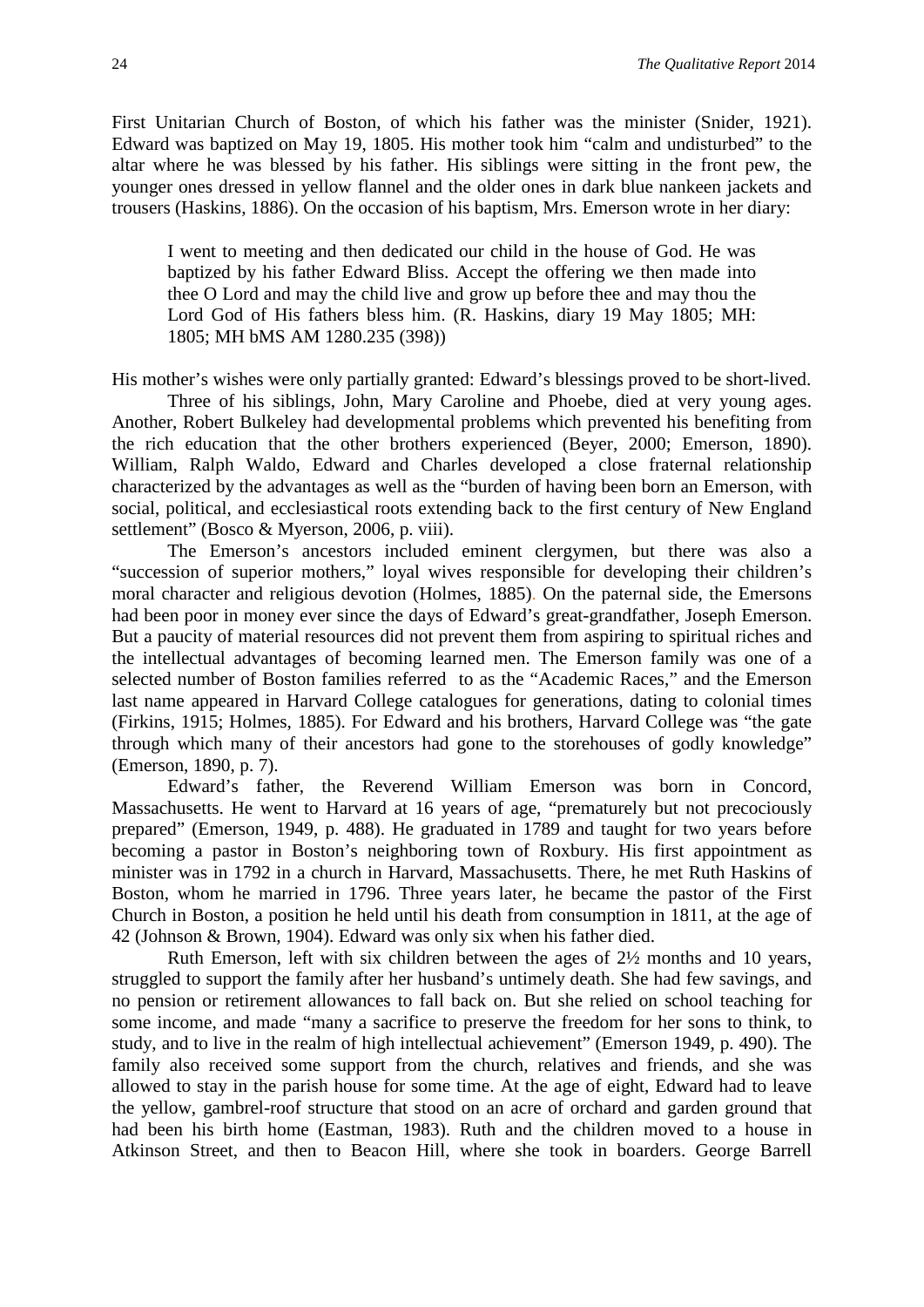Emerson, a teacher by profession and a relative who later sponsored Edward's education and travel, boarded with the family and recalls,

…among her sons I found William, whom I had long known and loved, the best reader, and with the sweetest voice I ever heard, and a pleasant talker; Ralph Waldo, whom I had known and admired, and whom all the world now knows almost as well as I do; Edward Bliss, the most modest and genial, the most beautiful and the most graceful speaker, a universal favorite; and Charles Chauncey, bright and ready, full of sense, ambitious of distinction, and capable of it. There was never a more delightful family or one more sure of distinction, the intimate acquaintance with which has had a most benignant influence on my whole life; and in that family I found a home. (Emerson, 1878, p. 59)

Once Edward's father passed away, his sister, Mary Moody Emerson, emerged as a leading figure in the lives of the Emerson brothers. She shared with Ruth the tasks of raising and educating the five boys. With stern love, they shaped many of Edward's scholarly ambitions and religious quests. The late Reverend William was considered a liberal pastor (Cayton, 1989) and his wife probably shared his views, but Aunt Mary, as the boys called her, was stricter than the mother in setting high moral standards. On occasion, she criticized her sister-in-law for allowing for "mirth and frivolity" (Cabot, 1895, p. 38), but she took great pride in her nephews' accomplishments, which she believed resulted from firm religious devotion and discipline.

The closest male figure in Edward's life was the Reverend Ezra Ripley, second husband of his paternal grandmother. He was the only grandfather the Emerson brothers knew and he maintained close ties with them as a trusted force, spiritual advisor, and mentor. He also, at times, provided financial support and shelter (Woodberry, 1907). The Ripleys lived in Concord in a house called the "Old Manse" which later belonged to Ralph Waldo. The visits of the Emerson boys to their grandparents in Concord were joyful events.

As boys they all came to the grandmother's at the Manse, and Dr. Ezra Ripley could hardly have been more kind or more indulgent to them than had they been their own, instead of his step-grandsons. They were enthusiastically welcomed by young and old. These city boys roamed and dreamed and recited their poetry in the woods nearby and along the river banks. (Cooke, 1902, p. 10, citing Ralph Waldo Emerson)

The Emerson household was not unlike other New England homes that valued scholastic accomplishments and moral pursuits even while facing financial and physical adversity (Woodberry, 1907). For Mrs. Emerson, "provision for her sons meant more than mere food, raiment, and shelter. Their souls first, their minds next, their bodies last: this was the order in which their claims presented themselves to the brave mother mind" (Emerson, 1890, p. 8). A descendant of the Emersons also stressed Ruth Emerson's priorities: "If a precious book were needed for school or college studies, the coal oil for the hall lamp could be given up. Better a dark hall than a starved mind" (Emerson, 1949, p. 490). Stories were used to divert thoughts of hunger, and other hardships experienced by the Emerson brothers provided opportunities for fraternal bonding in unique ways. One winter Ralph Waldo and Edward wore the same coat to school on alternating days, one taking "lecture notes for the other not clad to meet a northeast snowstorm" (Emerson, 1949, p. 191; Firkins, 1915; Snider,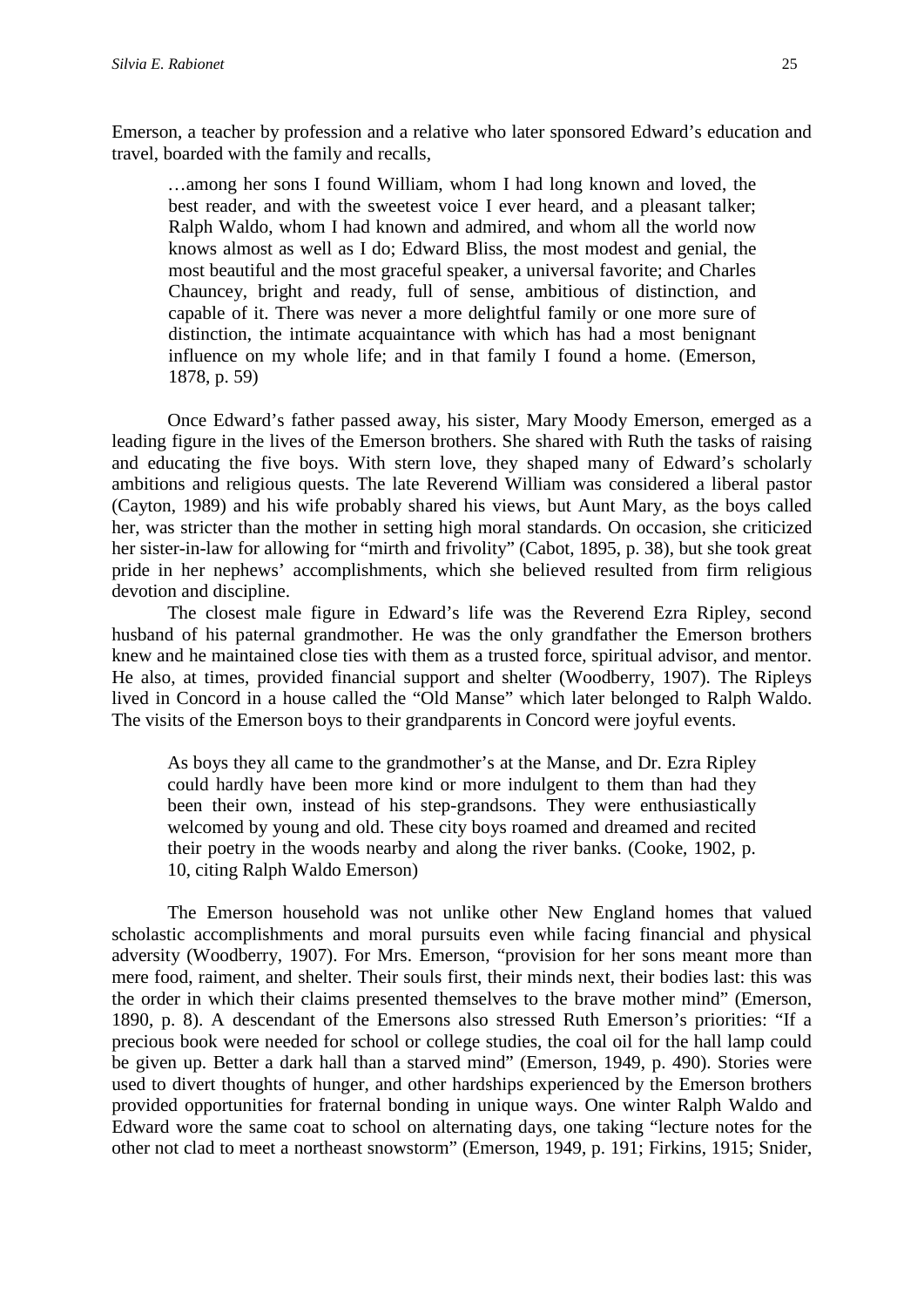1921). The brothers engaged in a pattern of the older ones supporting the younger ones, a practice that they maintained well into adulthood (Haskins, 1886).

From an early age all the Emerson boys were expected to follow the long-established pathway to guarantee a seat at Harvard. Following the tradition of their predecessors, this pathway included an early start at a dame school followed by grammar and Latin schools. Dame schools were small private schools run by women in their own homes to teach young boys and girls to read English through spelling. This was a requirement for admission to grammar and Latin schools (Emerson, 1903). At age 3, Edward entered a dame school, most likely in the neighborhood where he grew up, near the "parsonage" of Summer Street in Boston (E.E.M, 1903). Once in the Latin and grammar schools, the boys studied the Bible, arithmetic, and Latin grammar. Then, when "a boy could speak and write Latin, read at sight some classical author, and inflect Greek nouns and verbs, he was ready for Harvard" (Emerson, 1903, p. 137).

Young Edward and his brothers engaged in little play with the neighboring boys. When not at a school of some sort, they were expected to spend most of their time reading and writing and helping with chores around the house, including taking the cow to pasture (Sanborn, 1897). In a letter written by Ralph Waldo to Aunt Mary when he was almost ten and Edward was eight, he described a "normal" day for him and his brothers.

In the Morning I rose, as I commonly do, about 5 minutes before 6. I then help Wm. in making the fire, after which I set the table for Prayers. I then call mamma about quarter after 6. We spell… I confess I often feel an angry passion start in one corner of my heart when one of my Brothers gets above me…then I have from about quarter after 7 till 8 to play or read. I think I am rather inclined to the former. I then go to school, where I hope I can say I study more than I did a little while ago. I am in another book called Virgil, and our class is even with another which came to the Latin School one year before us. After attending this school I go to Mr. Webb's private school, where I write and cipher. I go to this place at eleven and stay till one o'clock. After this, when I come home I eat my dinner, and at two o'clock I resume my studies at the Latin School, where I do the same except in studying grammar. After I come home I do mamma her little errands…I then have some time to play and eat my supper. After that we say our hymns or chapters, and then take our turns in reading Rollin… We retire to bed at different times. I go at a little after eight, and retire to my private devotions, and then close my eyes in sleep, and there ends the toils of the day. … (letter of 16 April 1813, cited in Myerson, 1997, p. 41)

At the time, Edward was also attending the Boston Public Latin School. He enrolled in the class of 1813 with eighteen other boys at the new building on School Street, in the center of Boston. One of the students remembered that "plain as everything was, … you could not find a school in our city showing more earnest, successful study, or more real schoolboy happiness..." (Jenks, 1886, p.106). Boston Latin's primary goal was to prepare young men for admission to Harvard, and at least fifty percent of each class entered the renowned institution. The school earned the reputation of creating among its students the intellectual, moral, religious, and civic culture that distinguished Boston and its place in the birth of the nation (Jenks, 1886).

William, Ralph Waldo, and Charles also studied at Boston Latin, thereby securing their admission to Harvard College. William was already at Harvard when Edward was at the Latin School, and the younger brother constantly wrote William inquiring about his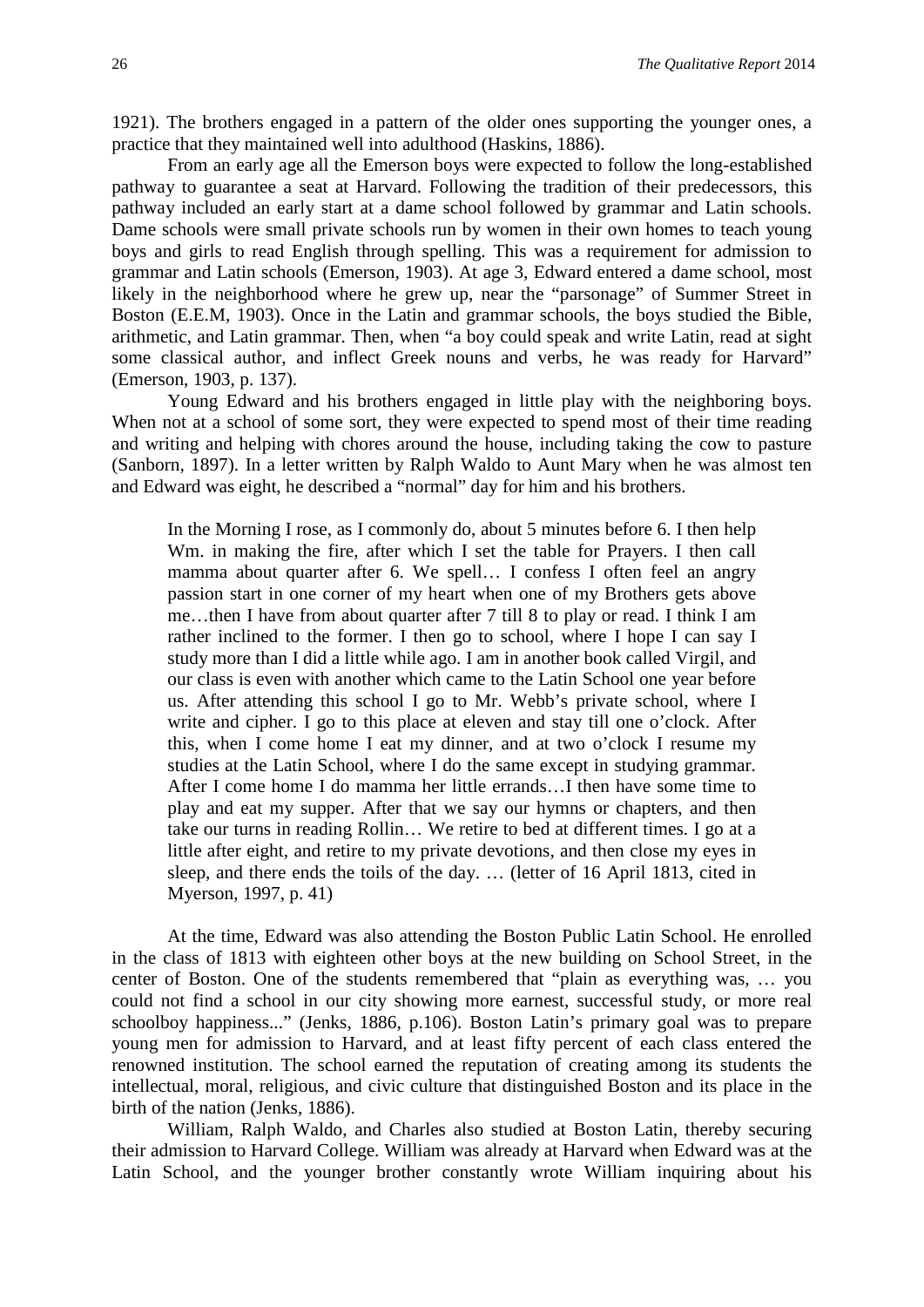involvement in Harvard life. Edward also reported on his own progress: "We have attended to study of geography the last week and our Mr. Gould made it very pleasing to us. We study geography once in three weeks…then change to Arithmetic. In Greek I have gone as far as Lucian's Dialogues" (letter of 24 January 1816 EBE Boston to William Emerson (WE) Waltham; MH bMS Am 1280.226 (250)). His scholarly interests and ambitions were already well-defined; he knew what would prepare him for the Harvard curriculum.

#### **Boarding at Phillips Academy in Andover, Massachusetts**

*While thro' the midst with elevated mien Stalks "Edward Emerson the great" between Hark the loud clangor of the sounding bell To Andoveria's College hails thee well.*

Letter of 15 October 1816, Ralph Waldo Emerson (RWE) to Edward B. Emerson; RWE Memorial Association 1939, p.18

At the age of 11, Edward interrupted his studies at Boston Latin, where he was first in the class, because he was offered the opportunity to enter the prestigious Phillips Academy in Andover, Massachusetts. Of the four brothers capable of scholarly pursuits, Edward was the only one who studied at Andover. At the time, Phillips Academy was considered a very orthodox school which contrasted with the liberal legacy of the late Reverend William Emerson (Cayton, 1989). Nevertheless, the investment in an expensive boarding school underlines the value placed on education among the Emersons, and the promising future that they saw in Edward. Edward's family knew that the prestige of enrolling in the Academy would give the boy a decided advantage and set him early on the desired scholarly path. Mrs. Emerson accompanied Edward to Andover, leaving him in the care of Mrs. Phebe Abbot, who boarded other students. He began a probationary period that went by quickly (letter of 3 December 1816; RWE Memorial Association, 1939). Upon arrival, Edward observed: 'The young gentlemen here are very serious and religious; after family prayers at evening we all join in social prayer" (letter of 1 November 1816 EBE Andover to Ruth Haskins Emerson (RHE) Boston; MH bMS Am 1280.226 (225)).

During his two years at Andover, Edward, who was among the youngest in his class, studied relentlessly. He also had to work to help support himself and could not go home during vacation, although he longed to be with the family. Other sacrifices included wearing torn clothes, not having enough wood for fire or money for school supplies, and having to board far from the school (letter of 19 October 1816 EBE Andover to RHE Boston; MH bMS Am 1280.226 (224)). In spite of these inconveniences and discomforts, he took advantage of all the scholarly opportunities that the Phillips Academy offered. Edward constantly received encouraging correspondence from his mother, aunt and brothers. In his responses he tried to reassure them about his well-being; but his letters also reveal a deep sense of longing and homesickness, especially during the first year. Occasionally the letters from home came with parcels of essentials that he welcomed with great joy.

Even at this early age, Edward's letters anticipate the nature of the relationship that he would later develop with each of his correspondents. Aunt Mary's letters always provided spiritual guidance and reminded him of his religious duty. She was also intent on influencing him and his brothers to enter the ministry. (For example, her letter of 10 January 1818; MH bMS Am 1280.226 (749)). In contrast, his mother's letters were affectionate and caring. Writing back, he reciprocated her affection, revealing a high level of appreciation, respect,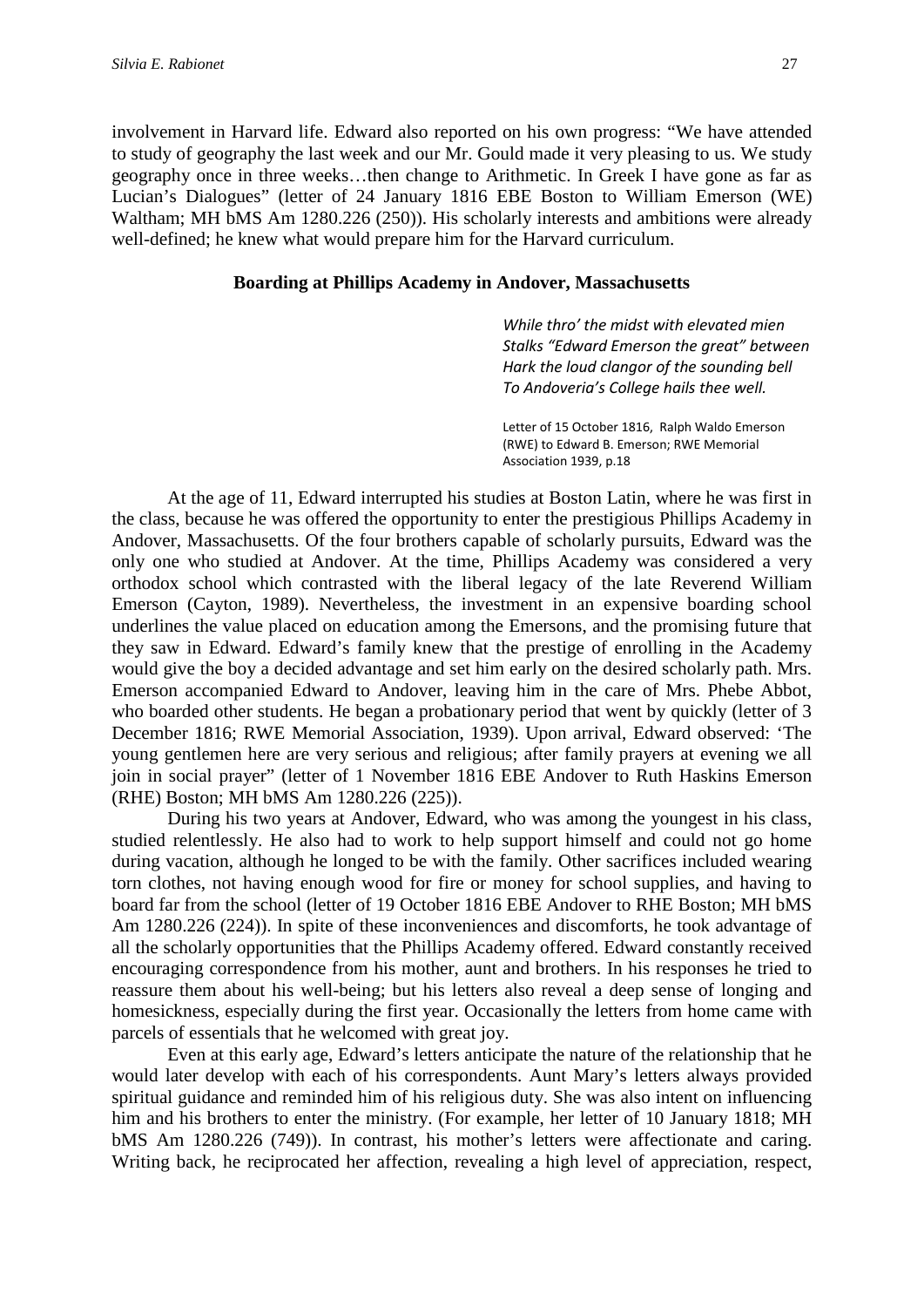and unconditional obedience to her wishes (see his letter of 1 November 1816; MH bMS Am 1280.226 (225)).

William's letters gave Edward advice on what to study to obtain a "respectable rank as a scholar" upon his entrance to Harvard. Because Edward could not go home for vacations, William suggested that he devote his leisure time to reading history and composition (letter of 28 December 1816 WE Boston to EBE Andover; MH bMS Am 1280.226 (2948)). Charles's letters reported on the home front; they corresponded in a more casual and candid way, not trying to impress each other. With Ralph Waldo, Edward was more sentimental and intellectual; they shared passages of their readings and poems. Edward regarded Waldo with admiration and saw him as a "very fine scholar." Indeed, Edward constantly measured himself against Ralph Waldo, whom he believed was on the way to becoming a pastor. In contrast, Edward felt that he did not know his path. In a letter written in verse, Edward noted:

You [Ralph Waldo] seem for Hope an advocate to stand, That points the sailor to his native land, That leads the Christian up the hill of God, And gives him courage, on the heavenly road That dying martyrs at the stake sustains And give relief to all great woes and pains Your cause is good, your arguments are true And with pleasure your rhyming power view.

But in what cause shall I my pen employ? Whether a subject that brings pain, or joy? Whether the cares that now embitter life? The joys of friendship or the pangs of strife? No! I've no time on threadbare themes to waste But fill my sheet with "sentiment and taste".

(Letter of 1 October 1817 EBE Andover to RWE Boston; MH bMS Am 1280.226 (184))

In addition to coping with the harsh academic discipline of the Phillips Academy and the lack of essential comforts, Edward struggled with frequent illnesses. These were a source of concern to his mother and aunt. Their letters to Edward consistently provide advice on healthful habits, reminding him to eat properly, stay warm, and go to bed early. Even Charles, who was still at home pursuing studies at Boston Latin, reminded Edward to eat properly (letter of 2 November 1816 Charles Chauncy Emerson (CCE) Boston to EBE Andover; MH bMS Am 1280.226 (2)). In a humorous "adieu" in one of the letters, Aunt Mary reminded Edward that "Dr Moody [herself] is ever interested in the health and welfare of the Bliss Patient [Edward]" (letter of 9 November 1816; MH bMS Am 1280.226 (748)).

By his second year in Andover, Edward seemed to have settled down and matured. He enjoyed the academic challenges and took pleasure in long walks. In January 1818, he wrote to his mother: "If Andover was only home I should live happy enough. I am very satisfied except when I look around for Mother and Brothers; and though I can see everything else to render me contented and happy, yet I cannot see them" (letter of January 12 1818; MH bMS Am 1280.226 (229).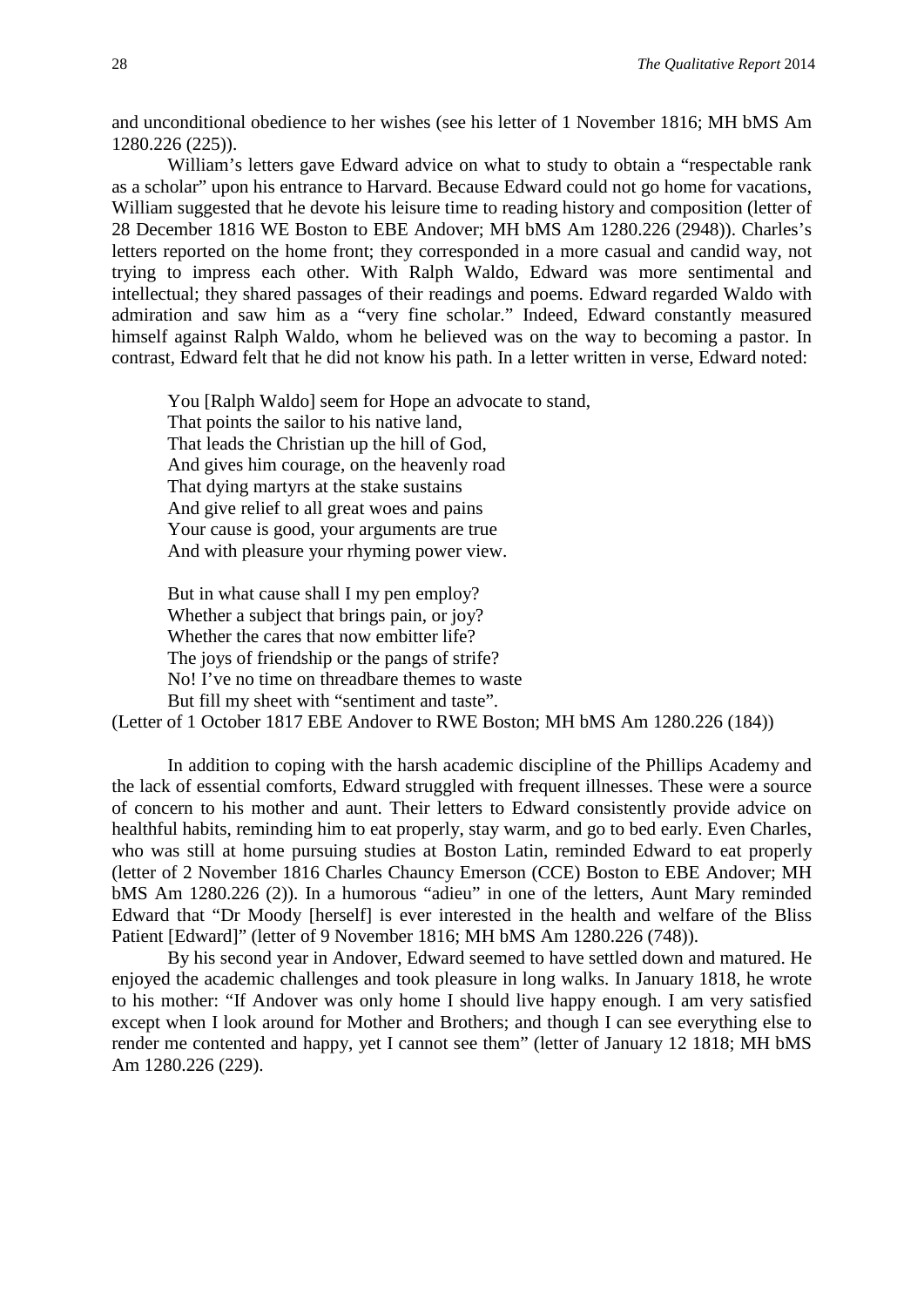#### **Harvard Delayed**

*The circumstances of the family have not permitted your entering College this year. This you feel at present as deprivation… Persevere, and you will never repent it.*

William Emerson to Edward B Emerson, letter of 14 September 1818. MH bMS am 1280.226 (2950).

Edward left Andover in 1818, at the age of 13. He had already been admitted to Harvard and was looking forward to following William, who had graduated that year, and joining Ralph Waldo, who was then enrolled in the College. Family resources were strained, however, and Edward had to postpone the fulfillment of his aspiration in order to earn enough money to pursue his studies. Edward came to terms with the delay, but confessed to William that "all the scholars that entered [Harvard] from Andover seemed so pleased with their new situation that at the time I almost wished I had entered this year, but I think that the next year I shall be glad I did not" (letter of 22 September 1818 EBE Andover to WE Boston; MH bMS Am 1280.226 (254)).

For two years, he worked as an under-teacher in Waltham at the school of his uncle, the Reverend Samuel Ripley, and his young wife Sarah. He thus followed the track of his brothers William and Waldo, who also taught in order to earn money for their college tuition (Thayer, 1897). He also devoted time to perfect and improve his composition skills and mathematics with the goal in mind of becoming a "first scholar" upon entrance to Harvard. His scholastic brilliance was immediately noticed by his benefactors and by the boys under his tutelage. He felt "tolerably well pleased" and busy in his situation as teacher, "occupied constantly from 6 in the morning till 8 o'clock at night." For entertainment, he attended dancing school twice a week (letter of 13 Nov 1818 EBE Andover to RHE Boston; MH bMS Am 1280.226 (240)). During those two years, Edward was not free from physical distress. He suffered colds that kept him away from the boys for weeks at a time. Sarah Ripley, who admired the young Emersons, felt that she had nothing to desire them but health (Goodwin, 1998).

Edward also had to spend five months, from January to May 1819, with relatives in Alexandria, Virginia, to enjoy what was considered a more suitable climate for his afflictions. During this sojourn, Edward was exposed to a very different environment from the one he had experienced in New England. He went to multiple parties; learned to observe people and their clothes; and even visualized himself departing for southern lands. Curiously, he mentions the possibility of traveling to the Caribbean: "I hope a chance [for a voyage] may offer soon to Havana or some southern port…" (letter of 23 March 1820 EBE Alexandria to RWE Boston; MH bMS Am 1280.226 (191)). He would have that chance eleven years later.

#### **The Harvard College Years**

*He that would erect a magnificent structure, should lay a large cornerstone.*

Edward Bliss Emerson to Charles Emerson, letter of 28 January 1824 MH bMS Am 1280.226 (170)

Edward finally entered Harvard College in 1820 and shared a room at Hollis Hall (Hollis 9) with his brother Waldo, who was then a senior. At the time, Harvard provided an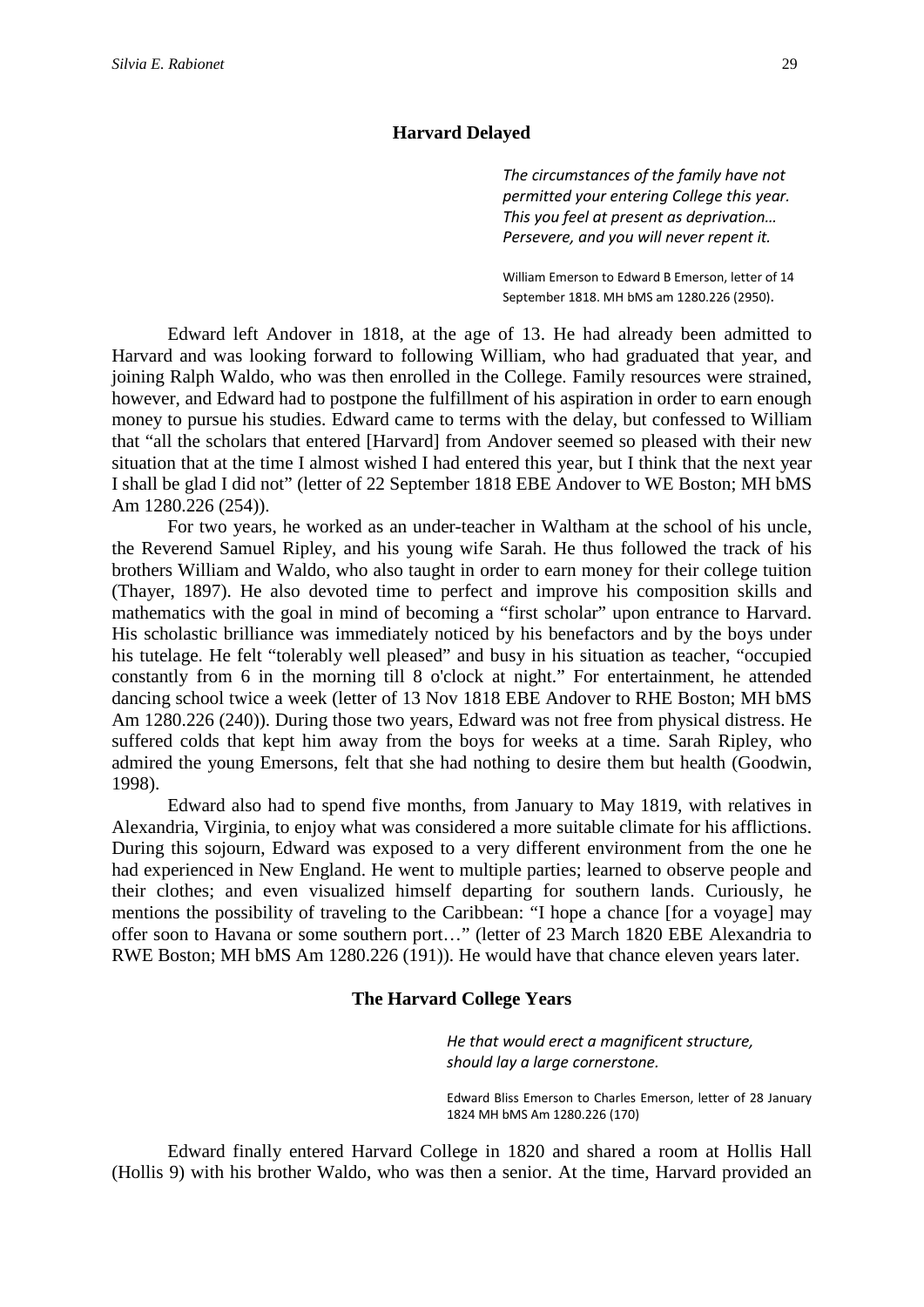atmosphere conducive to liberal free-thinking. The intellectually adventurous and stimulating environment attributed to the presidency of John T. Kirkland by contemporaries and historians was seen as appropriate for the development of young gentlemen (Bailyn, Fleming, Handlin & Thernstrom, 1986). Edward's college years were once again accompanied by financial constraints. He worked as a teacher during vacations in order to supplement his expenses. He also received scholarships and benefited from the largesse of family friends. Kirkland was one of his benefactors, as he had been a college classmate of Edward's father, remained a close confidant during their early years as Unitarian ministers, and after William Emerson's death had remained a family friend (Sacks, 2003). Edward also received support from the Pen Legacy, a charity fund administered by the First Church, where his father had been the minister (Bosco & Myerson, 2006).

As on previous occasions, financial hardships did not distract Edward from the Harvard scholarly experience. Edward followed a plan of study aimed to teach young men to write, calculate, and speak eloquently. The course of study consisted of a total of twelve terms of scheduled instruction, three per year. Over the course of four years the students took 33 subjects, including ancient languages such as Greek and Latin, mathematics, history, English grammar, philosophy, elementary physics, chemistry, astronomy, political economy and Bible study. Edward excelled in the public examinations held for each subject, and in the public exhibitions held for composition, elocution, and mathematical sciences, conducted three times a year. He wrote on topics such as the pursuit of happiness, education, modernity and antiquity, and Asian cultures. His writings reflected an understanding of the classics, command of the English language, and essay and poetry writing. He also mastered the rhetorical arts, oration and declamation. One of his classmates recalled Edward's talents with admiration:

I see him to-day as then, more than half a century ago, gifted with rare personal beauty, an eye large and beaming with genius, and a face radiant not more with a surpassing intellect than a fascinating sweetness. He had a mind uniting strength and fertile resources, and even then stored with ample reading, a character manly and influential, and a reverence for divine things seldom equaled at his age. I recall an oration of his at one of our "exhibitions," mature in thought, sparkling with illustration, full of Scriptural allusions, and delivered with a grace and power which showed him destined to stand in the front rank, as of scholarship, so of oratory. (Muzzey, 1882, p. 347)

Edward was fully aware of the future significance of being first in his class at Harvard, and would not settle for being second-best. He shared his competitive and ambitious spirit with his younger brother Charles: "I imagine the difference (which springs thence) between obscurity & fame, between sitting in a little office from morn till night, without a single client, & thundering away, the lord of the forum, or the leader of the council; Yes, Charley, those few feet, which separate in school  $\&$  in College the 1st from the 4th, nay even that inch of space, which divides the 1st from the 2d, will widen inconceivably" (letter of 28 January 1824; MH bMS Am 1280.226 (170)).

Edward held prominent positions in all the Harvard clubs in which he enrolled. From 1822 to 1824 he was the President and Poet of the Hasty Pudding Club, founded in 1795 to encourage the feelings of friendship and patriotism among members of the junior and senior classes (Hasty Pudding Club, 1884; Longfellow, 1875). Edward was also the 3rd Commandant of the Harvard Washington Corps, a voluntary military organization for upperclassmen. The Corps surpassed other groups in Boston in the precision of its military movements and display of discipline. The Corps engaged in rigorous drilling three to four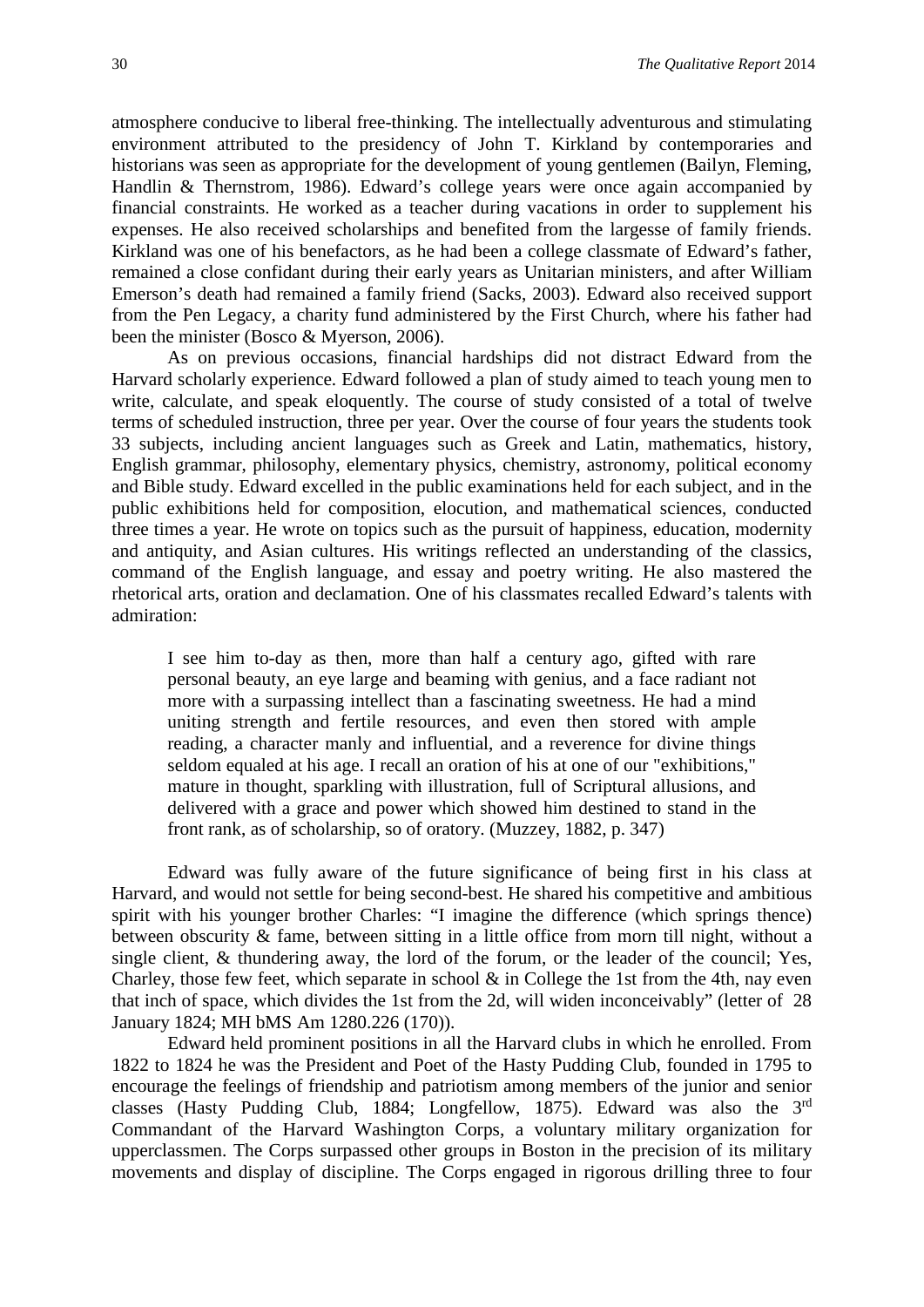times a week, from 1:00 to 2:00 PM and after "commons" at night. Once a year they had a parade that brought a sense of dignity to Harvard Square. They also held several galas during the year and observed full-dress parade days and drills at the Exhibitions at the end of each academic term (Lonthrop, 1875). There is no record of any of Edward's brothers participating in the Corps. This might explain why Edward was described as having "a military carriage … confidence and executive ability…" (Emerson, 1890, p. 51).

In contrast with his participation in prestigious clubs and societies, Edward was also a member of the Medical Faculty Club (also referred to as the Med. Fac.). This shady group, with secretive reputation, active between 1818 and 1834, was labeled as a "merry-making" association" or fraternity. Its members met in Hollis Hall to deliver mock medical lectures, perform mock experiments and confer mock degrees, among other pranks. One of the few public displays indicating membership in this club was evident at graduation, when students in the Med. Fac. wore a black rosette with a skull and cross bones (Eliot, 1875; Hatch, 1907; Holmes, 1875). In 1826, Charles followed Edward's footsteps and assumed the vice presidency of the Med. Fac. (letter of 25 November 1826 CCE unidentified location (NP) to RWE Charleston, SC; MH bMS Am 1280.226 (91)).

Edward is remembered "as the Emerson who achieved the best record of the four brothers at Harvard, where he graduated first in his class and took almost every other academic honor available…" (Bosco & Myerson, 2006, p. 53). During the exhibition in the second term of the 1824, he presented a highly praised Mathematics chart, "Calculation and projection of a solar eclipse in May, 1836". The eclipse actually occurred as predicted, but Edward did not live to see it. In 1824 he was awarded (following Ralph Waldo's steps) the prestigious Bowdoin prize for his oration on "Antiquity, Extent, Cultivation, and Present State of the Empire of China" (letter of 25 July 1824; RWE Memorial Association, 1939, p. 157). Upon graduation he was elected a member of Phi Beta Kappa, a prestigious society that promoted "literature and friendly intercourse among scholars." His father and his brother Ralph Waldo had also been elected to the same society. And, following Edward, Charles received the same honor (Phi Beta Kappa, 1902).

Edward's departure from Harvard was marked by events that highlight the prestige, solemnity and dignity of his accomplishments. He graduated in the 1824 Commencement, which has been described as the "most memorable Commencement exercises which those old walls had ever witnessed…" (Quincy, 1896, p. 55). General Lafayette was in the United States on the occasion of the American Revolution's 50<sup>th</sup> anniversary, and was invited to visit Harvard College. The Commencement seemed the perfect occasion to honor the general who had secured French support for America and had distinguished himself during the War of Independence. The excitement of meeting the aged hero attracted numerous ladies and gentlemen, who assembled at the end of August in the meeting house of the First Parish of Cambridge, following the Commencement tradition of the time. Memorably, Edward shared the stage with the noted guest. As the first scholar of the class, he addressed the audience with an oration on the "Advancement of the Age." Although Edward was suffering from an oppressive cold, his speech was judged by Josiah Quincy, a later Harvard president "as fine a performance as has ever been given at a Harvard Commencement" (Quincy, 1896, p. 56; RWE Memorial Association, 1939, p. 149). Edward dazzled them with an unrivaled feat: a brilliant star in the most complex of constellations!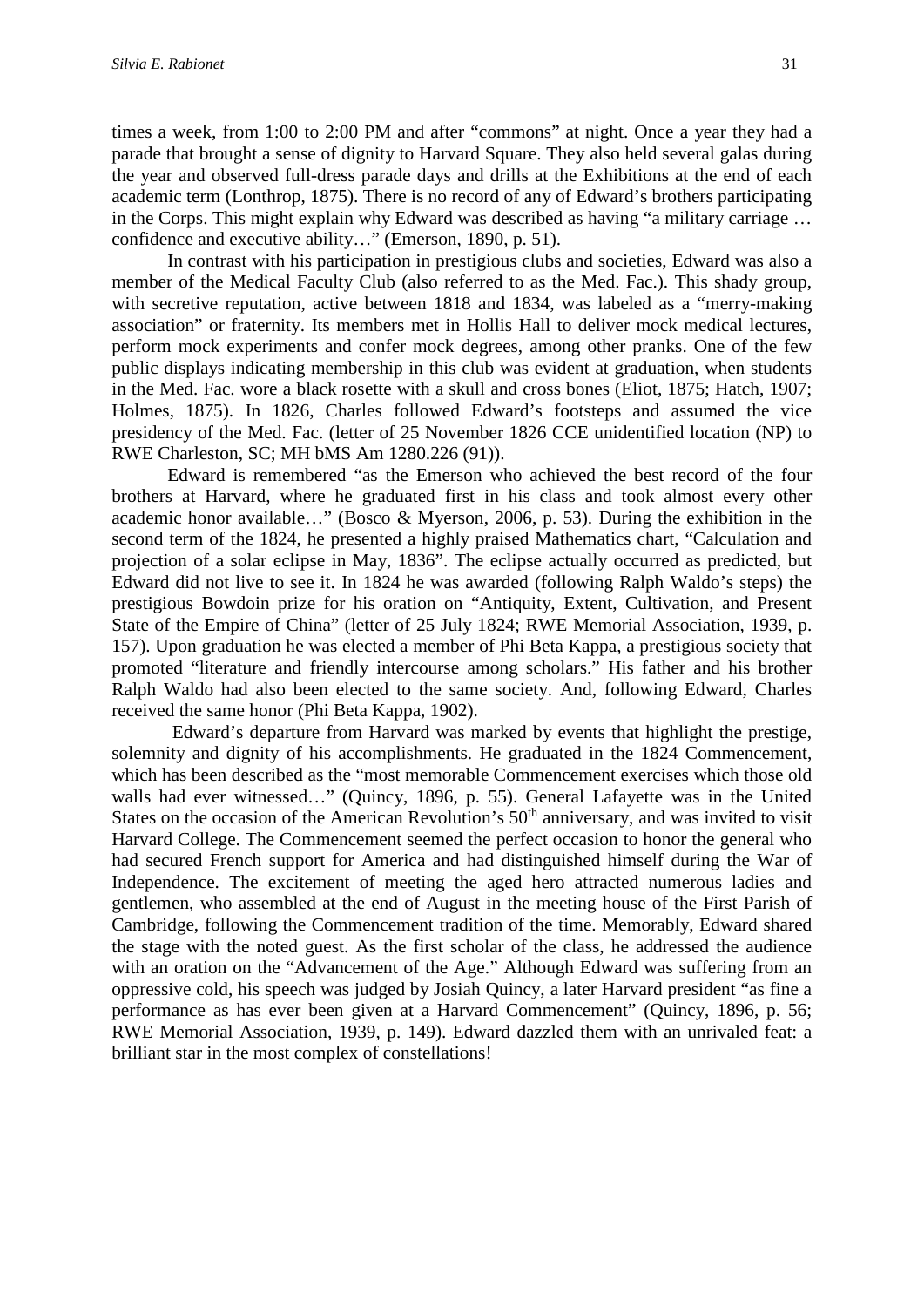#### **Career Choices: Dreams, Frailties, and Decisions**

*Edward thinks he is too good for a lawyer and too bad for a divine*

Ralph Waldo Emerson to William Emerson, letter of 10 August 1824; RWE Memorial Association 1939, p.147

After all these accomplishments, Edward faced the choice of a career path. His mother, brothers, aunt, and grandfather were all attentive to his decision. William, pursuing theological studies in Europe at the time, expressed his curiosity. Edward was not inclined to follow Aunt Mary's wish – the ministry.

Immediately after graduation, Edward began working as a teacher in Roxbury. He did this with great fervor. Even though he had set his mind on becoming a lawyer, he held teaching in high esteem, and left a lasting impression on some of his students, who did not forget his teaching methods.

After six months, Edward began studying law with Daniel Webster, the renowned orator and politician. Pursuing a law career under the tutelage of Webster was viewed by Edward and his close friends as a privilege. Mr. Webster, who was an acquaintance of the Emersons, accepted Edward on his merits and recommendations (Cooke, 1902). Once again, Edward embarked on what promised to be a brilliant path. But, to his misfortune, he continued to battle against a frail body.

In October 1825, and only ten months after beginning his reading of the law, Edward began to show signs of physical illness and mental frailty. His mother and brothers attributed his failing health to excessive work. They agreed to support his travel to Europe for a year to fortify his weak constitution, and Ralph Waldo, assuming parental responsibilities despite his own physical ailments, covered most of the costs. At the time, William had just returned from Europe and was undertaking the study of law, Charles was about to enter Harvard, and Bulkeley needed care; this left Waldo as the only wage earner. In New York, Mrs. Emerson and William saw Edward leave on board the appropriately-named ship, *Hope*, which headed toward Marseilles (letter of 21 October 1825 EBE and WE New York to RWE Chelmsford; MH bMS Am 1280.226 (193)).

Edward's letters and journals from Europe document his excursions in Belgium, Holland, France, Italy and England. He seemed to absorb details of people, places, nature, structures, and customs, as exemplified by the description of his stay at Lafayette's country estate, and seldom mentioned his health issues and personal issues (for example, letter of 11 April 1826 EBE Rome to CCE Cambridge; MH bMS Am 1280.226 (171); journal scraps Emerson Family Papers, MH MS Am 1280.235 (327)). Edward arrived in New York in October 1826 (RWE Memorial Association, 1939), resumed the study of law, and seemed to have the strength to excel again. His studies, as before, were financed by his older brothers and by family friends who extended loans (letter 17 November 1827 EBE Boston to RWE New Bedford).

At the beginning of 1827, Edward had settled into a very demanding routine: "He read law, taught four boys, devoted several hours a day to historical and miscellaneous study, did cataloguing for the Boston Athenaeum, and was ready for other tasks when offered" (Cabot, 1902). He reported being "too busily occupied between the Athenaeum & the Academy to have learned much of current news" (letter of 27 December 1826 EBE Boston to RWE South Carolina; MH bMS Am 1280.226 (195)). That same year he received two invitations from his alma mater that were a tribute to his record of distinction. First, Edward was offered the possibility of a tutorship in Greek and Latin. He declined this invitation because of his commitment and desire to practice the law. The second was an invitation from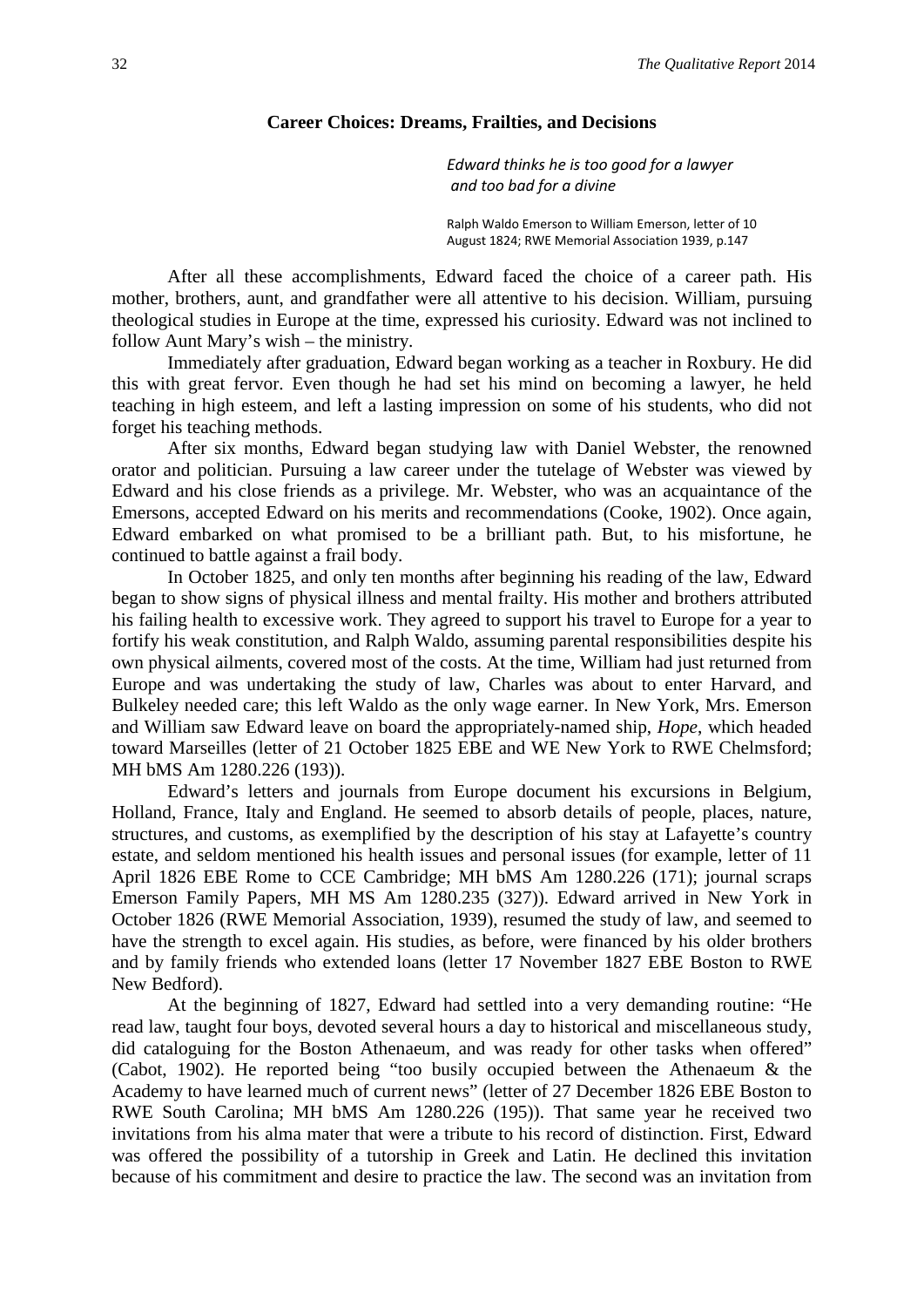President Kirkland to deliver the Master's English Oration at the 1827 Commencement. He delivered an oration on "The Importance of Efforts for the Diffusion of Knowledge" that was considered a "fine specimen of composition and elocution" and reported in the local press and periodicals as brilliant. Ralph Waldo acknowledged to William the enlightened and sublime passages, but adopted a more critical stance than others in the audience. He wrote "it was spoken with so much deliberation that in my poor thought very much of the effect was lost [...] I anticipated a flaming excitement in mine and popular mind, and if the oration which occupied 36 minutes had been delivered in 15, I think it would have answered its purpose" (letter of 31 August 1827 RWE Memorial Association, 1939, p. 210).

Because Edward lived at Mr. Webster's household in Boston, the family had occasional contact with him in the spring of 1828. Isolated, subtle changes in behavior, such as noted by Ralph Waldo in the disappointing quality of the Oration, were difficult to piece together. In May 1828 a rapid decline became obvious. Edward confessed to William:

I read no law – almost no letters. I have ceased to resist GOD  $\&$  nature; have consented to humor my body & rest my mind; & the consequence is that from the moment of surrender I have been gaining & tho feeble from the struggle of so many years, yet I am wiser, & healthier & happier than ever (letter of 19 May 1828 EBE Boston to WE New York; MHi Ms N-251 (105)).

However, Edward's "surrender" did not have the salutary effect he expected. On the contrary, on May 25, while staying with his mother at the Old Manse in Concord, he experienced physical and mental collapse: "his frenzy took all forms; sometimes he was very gay […] Afterward would come on a peevish or angry state & he would throw everything in the room & throw his clothes &c out the window [...] & would roll and twist on the floor with his eyes shut for half an hour" (letter of 3 July 1828 RWE Cambridge to WE New York cited in Bosco & Myerson, 2006, p. 122). He even became aggressive toward Dr. Ripley, his grandfather.

In his darkest moments, Edward elicited an outpouring of support from family and friends. The people of Concord were very kind; the list of those who generously gave their time for Edward's care underscores the connections and the high esteem in which the Emersons were held among the intellectual elite of New England. Friends and family took turns taking care of him, day and night. As his condition worsened, he required two "watchers" at a time. At the beginning of July it became evident that Edward needed to be institutionalized. After consultation with doctors, family and friends, he was bound with a strap and taken to the McLean Asylum in Charlestown in a hired coach with "the fleetest horse in town" (diary entries 29 June – 2 July 1828 Edward Jarvis's Diary cited in Bosco & Myerson, 2006, pp. 121-122).

The McLean Asylum for the Insane was known for its 'moral management' of patients, that is, humane and gentle treatment. No chains or straightjackets were used, and no patient was restrained without being supervised by a physician (Little, 1972). Edward remained hospitalized for almost five months, from July to December 1828, a time of great emotional and financial stress for the family. Robert Bulkeley was already interned in the same hospital. In addition to witnessing the deterioration and silencing of one of the brightest minds, they were concerned with the cost of the hospitalization. Edward required an individual room (Bosco & Myerson, 2006). He slowly improved, although not without some setbacks. By the end of November it became evident that he could leave the hospital. Ralph Waldo took him to Concord, New Hampshire, for several weeks. Edward was thus present at Waldo's engagement to Ellen Tucker.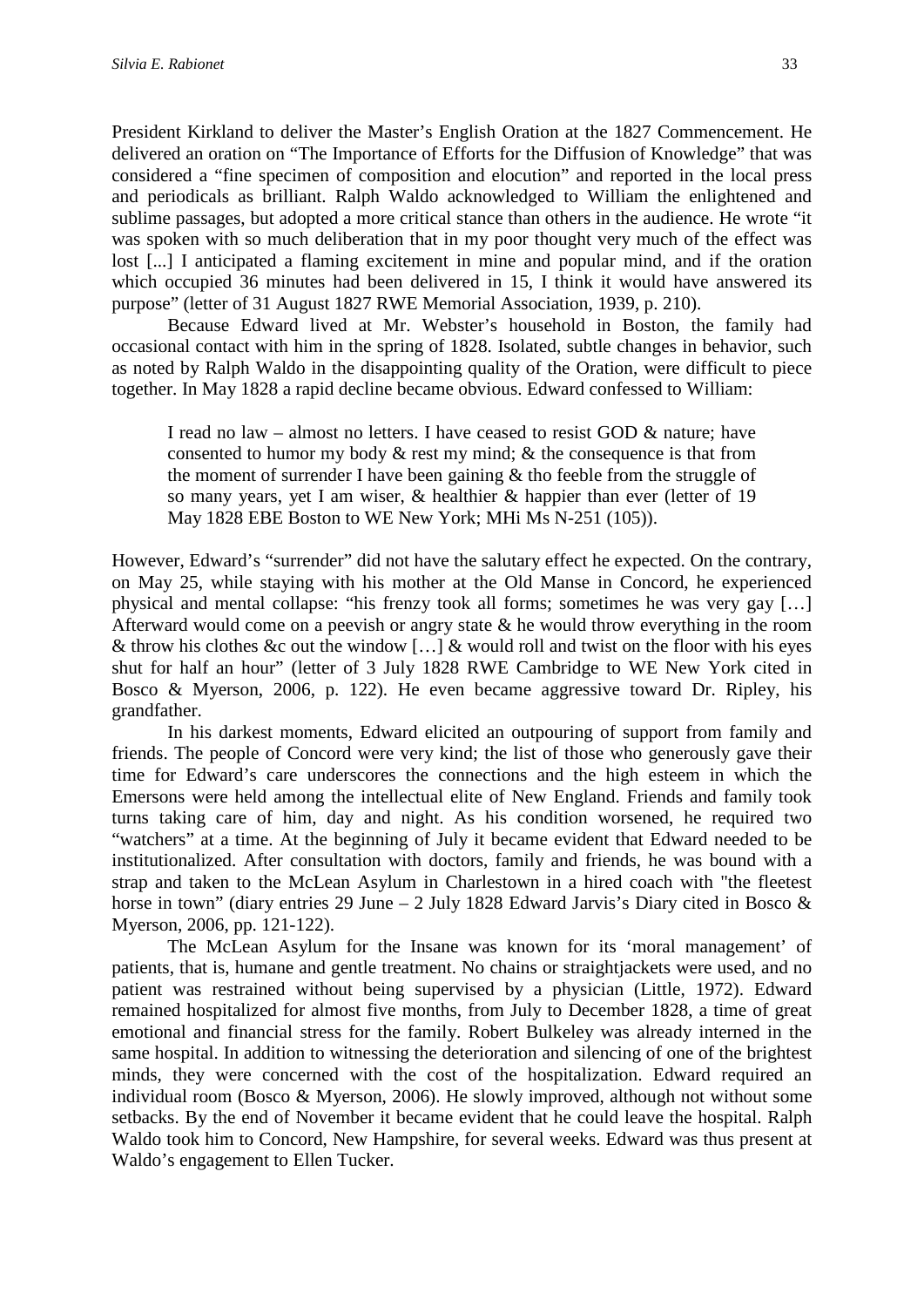Surprisingly, the two years following release from the hospital were very productive for Edward. He resumed his scholarly and professional activities and recaptured the affectionate interactions with close family members. At the beginning of 1829, he moved back to Concord, Massachusetts, and resumed the study of law. He immediately engaged in multiple activities, pleasing his family and friends; all except Aunt Mary, who worried about a relapse (Bosco & Myerson, 2006). Edward participated in the first winter session of the recently established Concord Lyceum with a lecture on the "Geography of Asia." According to a witness, "He stood up in the hall over the old Academy, with a large map with a painted outline of Asia upon it, with a wand in his hand, and entranced the attention of the audience" (Alexander, 1919, p. 207; lecture of 25 February 1829 delivered in Concord, MH bMS Am 1280.235 (329)).

Edward became one of the church delegates when Ralph Waldo was ordained as a Unitarian minister in March 1829 (Hoeltje, 1940). Ralph Waldo's ordination and marriage six months later brought much needed joy to the family. However, happiness was not complete. The young bride, Ellen, became very ill and frail.

Once again Edward demonstrated his resolve to excel and become a lawyer, and obtained licenses to practice in Massachusetts and in New York. By November 1829 he had moved to New York, determined to practice law with William and offer lectures. After a year he was gravely ill, this time from severe pulmonary afflictions, and he had to leave his professional aspirations behind. The doctor insisted that he had to sail south to a warmer climate (Géigel, 2014; Ramírez de Arellano, 2014b). Edward decided to sail to the Caribbean, against the advice of his brothers who believed it more prudent to travel to Boston or to Florida. They were as concerned with his health as with their ability to finance his travels and needs. His mother traveled to New York to persuade Edward against the Caribbean, but got there literally minutes too late.

#### **Life in the Tropics**

*Farewell, ye lofty spires… Farewell the busy town… Farewell, my mother fond… Farewell, my brothers true… Farewell, thou fairest one.., To dim New England's shore…*

E. B. Emerson 1832, "The Last Farewell", in *The Dial*, July 1840.

On December 12, 1830, Edward sailed from New York to St. Croix. Upon arrival, on January  $5<sup>th</sup>$ , he immediately connected with New England acquaintances that were on the island for health and business. Edward resumed the habit of keeping a journal and writing letters to his close family members, as he had in Andover, Alexandria and Europe. He walked and read extensively, while contrasting the way of life in the Danish island to other places he had visited. His observations, not always favorable toward the life and behaviors of the islands' inhabitants, included his views on religion, government, customs and traditions (Mayo-Santana, 2014; Simounet, 2014). However, he seemed at ease in his new environment and he appeared to "have no intention of leaving the island immediately" (Journal, 17 March 1831).

Edward stayed in St Croix for three months. He struggled with his pulmonary afflictions and resorted to multiple remedial and self-care regimes to alleviate his symptoms. Tropical natural products, including fruits and vegetables, were incorporated into his care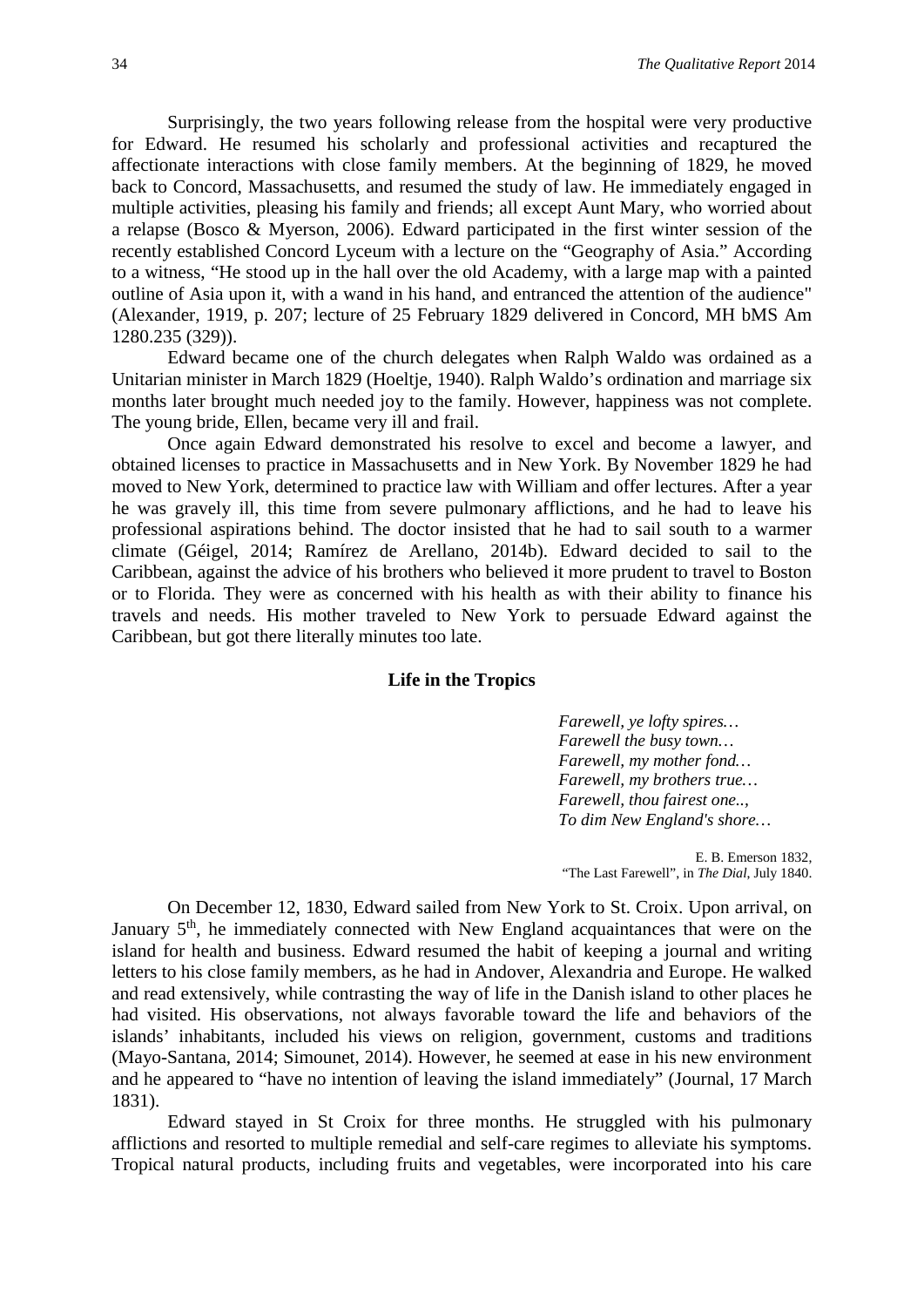routines. He was frequently sick, "prostrated and weak" for days. He constantly reflected on

his own fragile condition, especially when he encountered others who came to the tropics as "invalids". The news of his sister-in-law (Ellen's) passing, made him think about death, and his feelings on the death of his sister Caroline:

Oh why should tears fill my eyes - all cold as they are used to be. May the Father of life & mercy console the bereaved & prepare us all to die the death of the righteous […] I have not felt the death of any one so much even for a few moments as this of Ellen. I remember my grief at losing our little Caroline. Nature at 8 & 25 is the same. (Journal, 23 February 1831)

Although attentive to his health, Edward was troubled by his financial situation and by the realization of being a burden to family and friends back in New England. Having to continuously ask for monetary support, Edward felt accountable and kept a detailed record of every cent spent (Memorandum book, January-April, 1831; MH bMS Am 1280.235 (333)).

Early in April, 1831, Edward sailed from St. Croix to Puerto Rico. Immediately after landing, he visited the United States consul, Mr. Sidney Mason, a Massachusetts-born businessman who had settled in Puerto Rico, then Spanish territory (Rigau-Pérez, 2014). Mason's reception was hospitable and generous to an extraordinary degree, whether prompted by their personalities, or a letter of introduction, or because a common acquaintance had suggested the meeting to both parties; the journal and letters give no explanation. With the prospect of a job in Mason's commercial agency, Edward agreed initially to work for food and lodging and that after six months they would renegotiate the arrangements or otherwise he would be free to find another job, possibly in Havana. This initial arrangement suited Edward. He embraced it with optimism and the "desire of remaining in a warm climate & of learning Spanish & of getting acquainted with commerce." He was eager to "cease to be heavily burdensome to those at home who [are] laden enough." (letter of 8 May 1831 EBE St John's Puerto Rico to WE New York; MHi Ms N-251 (189)). With time, he acquired more responsibilities and higher pay in Mason's establishment, but not the salary he would have liked (Journal, August 3 1831).

Back in New England, his relatives sent frequent, affectionate, inquiring letters. In an early letter Charles wrote "I hope you still gain hope & health. There are many hearts here, Edward, that beat quick for joy, when they hear your welfare" (letter of 12 March 1831 CCE Boston to EBE St. Croix; MH bMS Am 1280.226 (6)). They were interested to learn his intentions for the future, and were also curious about his surroundings, which they deemed exotic. They encouraged him to write and keep a diary. They commented on the possibility of his return, but Edward gave no indication of a formal plan or an urgent desire to move back.

During Edward's first winter in Puerto Rico, he enjoyed the company of his brother Charles (December 1831 to April 1832). Charles had developed symptoms of consumption and Edward insisted that he come to warmer climates. The visit renewed Edward's enthusiasm. Upon Charles' arrival, he wrote in his journal:

Joy, joy in the heart of his brother forlorn.-

How pleasant to find a friend on earth & none on earth that I have found sticketh closer than a brother. A mother is a benefactress, a nurse, a guardian, as well as a friend; but the brother is the friend without the other claims upon love & respect. How pleasant too to find one here who knows what beauty and grandeur are & can make a duet of a song that was ready to cease for want of accompaniment & whose burden was the magnificent scenery & the softness of the climate &c here…(22-23 December 1831)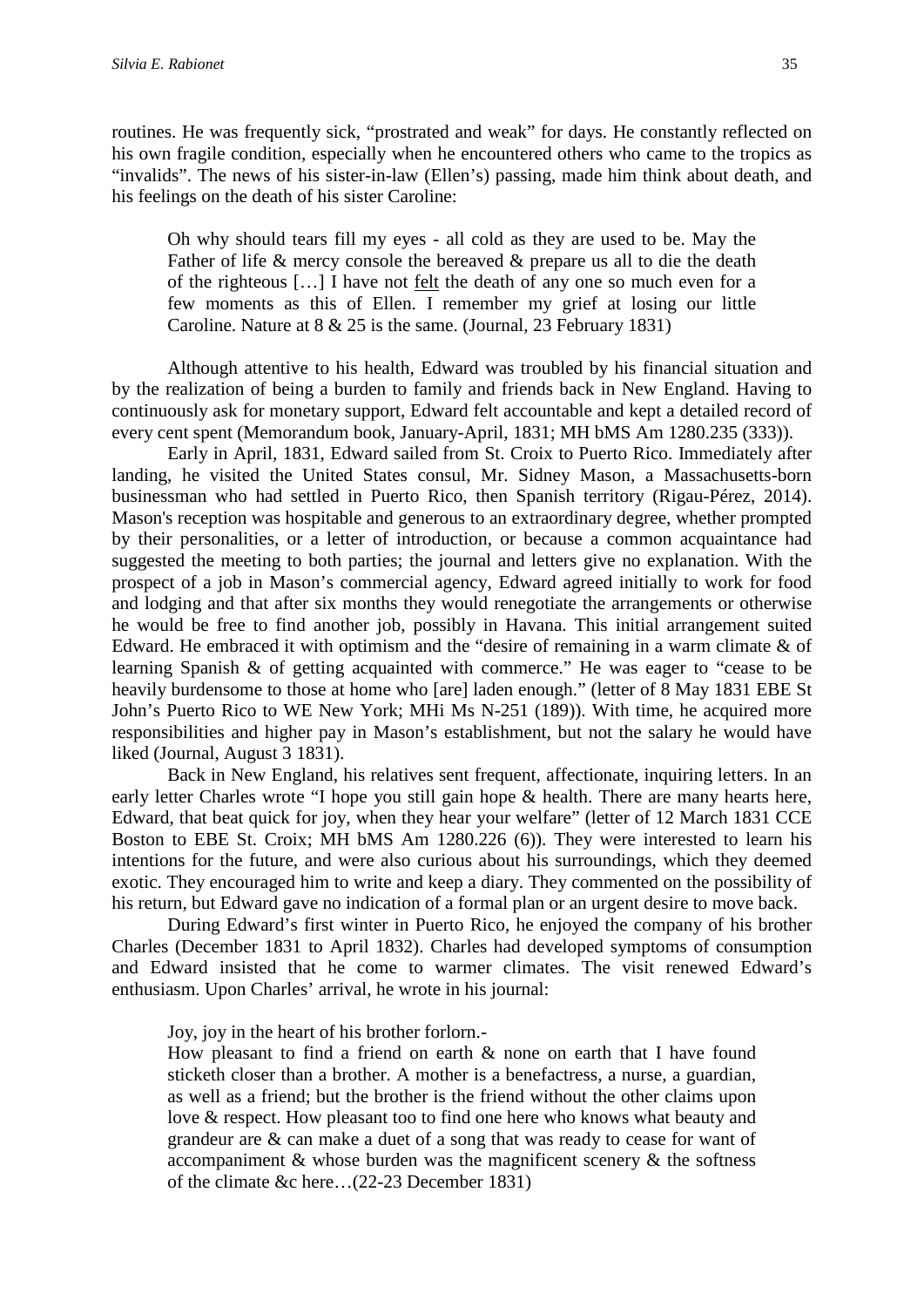As anticipated, Edward was able to "talk and walk" with his brother. Their closeness growing up was further deepened by the shared experience in the tropics. Charles, as Edward, observed and commented keenly on customs and traditions. He remarked on slavery, education and religiosity and contrasted them to conditions in New England (Ramírez de Arellano, 2014a). Charles reported in his letter to Dr. Ripley, the step-grandfather, that Puerto Rico was a "place pleasant enough to visit, but not enough to live in." The letter is full of affirmations of his preference to live in the "North" with its images of the 'old mansion', the Sabbath, the Lyceum and a world of "good news & good books" (letter of 15 of January 1832; ALS MH bMS Am 1280.226 (161)). In contrast, Edward's longing for New England took the form of a past and elusive dream, while his life in the Tropics dominated his present existence.

Edward's stay in the West Indies was interrupted only once. He went back to New England from August to October 1832. He seemed healthy and in good spirits. While in Boston he visited friends and participated in the family gatherings. He never contemplated staying. He wanted to be back in Puerto Rico for the winter.

Edward sailed to the Caribbean for the second time on October  $6<sup>th</sup>$  1832, on what was called a "beautiful brig," the *Agnes* (letter 9 October 1832 CCE Boston to WE New York; MHi Ms N-251 (265)). He wrote a poem as the Boston harbor faded in the distance, giving the "Last Farewell" to brothers, mother, previous way of living, and to the land where he grew up. With his usual sense of patriotism he promised to pray for his land from the foreign "palmy isle,"

To dim New England's shore, My heart shall beat not when I pant for thee no more. In yon green palmy isle, Beneath the tropic ray, I murmur never while For thee and thine I pray; Far away, far away. (E. B. Emerson 1832, "The Last Farewell", in *The Dial*, July 1840).

On his way to Puerto Rico, he stopped in St. Thomas, where he continued to keep a journal. For three days Edward engaged in a busy routine, indicative of his familiarity and high level of comfort with the West Indies environment. He sold goods that he had brought from New England, boarded and ate at a local lodging, fortuitously met Mr. Mason, went with a former classmate for a walk in the mountains, and arranged for the transfer of his parcels to the *Niña Bonita* (Journal, 29-31 October 1832). He arrived in Puerto Rico on November  $2<sup>nd</sup>$ , and after two days of quarantine he landed in San Juan (Journal, 2 November 1832). There is no indication that he kept a journal after arriving in Puerto Rico, but he resumed his correspondence with his brothers and mother. Edward continued to study Spanish and became proficient in it, not only for daily life and business, but to read the literary classics and modern books. He also enjoyed the local fairs, music and drama at the theater, and visits to the outskirts of San Juan. He settled again in Mr. Mason's commercial enterprises, increasingly becoming a close and trusted friend. By 1833, when Mason had to travel, Edward was left in charge of consular affairs. He renegotiated the terms of his salary, but was still not completely satisfied (Memorandum book, 10 May 1833; MH bMS Am 1280.235 (333)). He shared with his brothers that his current situation made him "more than half willing to free [himself] from West Indies engagements." However, Edward realized that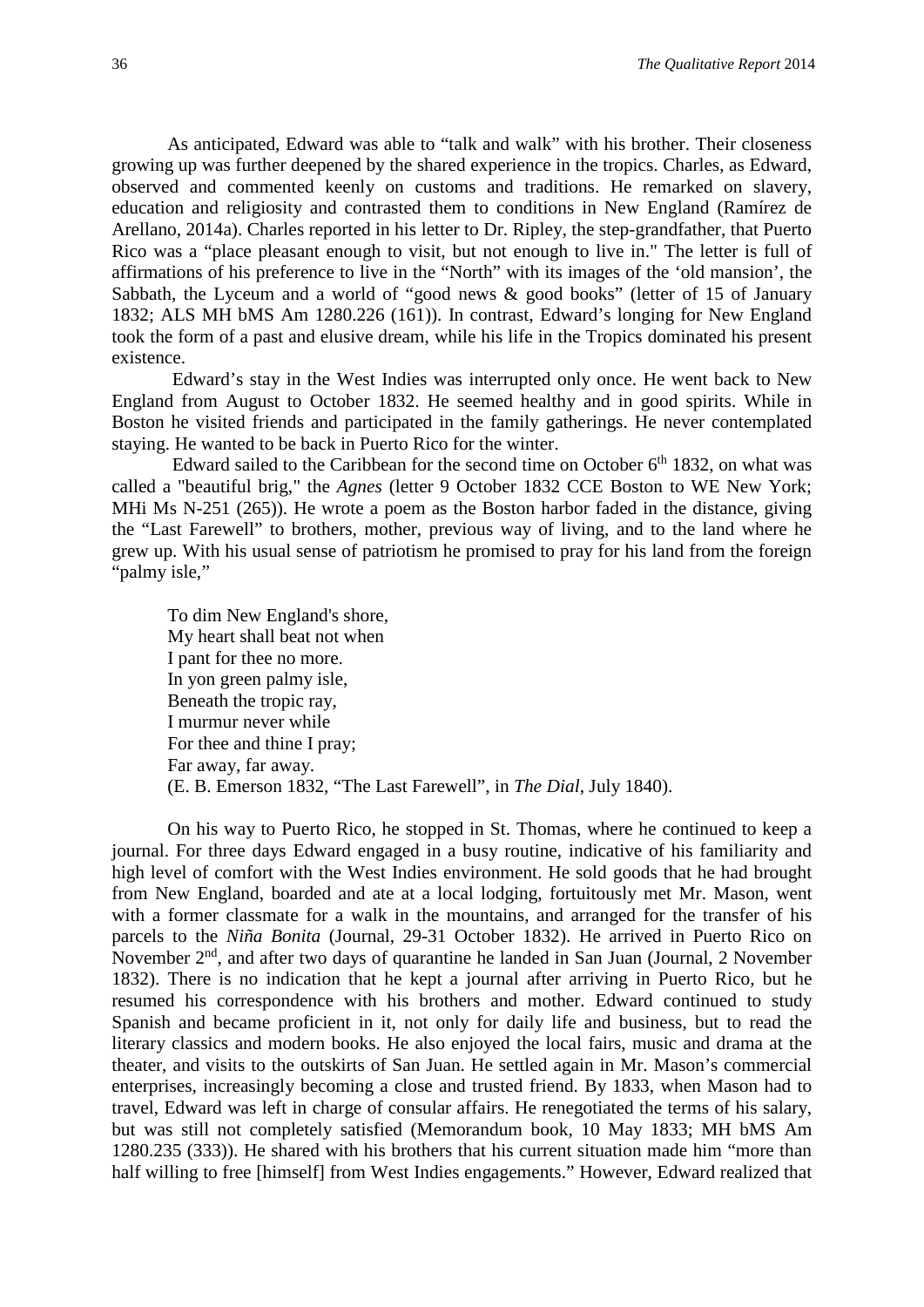he was not strong enough to pursue further adventures elsewhere or to face the cold weather of New England. He concluded, "To say that I have talents superior to my station I am not prepared. To say that I feel myself exactly in the niche ordained for me, I am less so" (letter 27 July 1833 EBE Puerto Rico to CCE NP; MH bMS Am 1280.226 (173)).

Through correspondence, Edward stayed informed of the political developments of New England and the intimate affairs of his family and friends. On more than one occasion, the brothers, especially Ralph Waldo, indicated their desire for him to be back. By the spring of 1834, Ralph Waldo proposed the possibility of a retreat in a cottage in the Berkshires, in western Massachusetts. Edward did not completely dismiss the offer but hinted that he "may at least come a welcome pilgrim visitor from time to time, - and repose & repent & learn & unlearn as need may be" in Ralph Waldo's "philosophic & religious shades" (letter 7 July 1834 EBE Puerto Rico to RWE Boston; MH bMS Am 1280.226 (223)). Edward had been severely sick since the beginning of 1834 and he must have thought of his impending death. His letters became less frequent and, in an indirect way, he made his family aware of the severity of his pain and discomfort. His energy was fading and he described himself as "less fat, less robust, less comely than other men;" however he tried not to imagine the extent or probable duration of his infirmities (letter 3 June 1834 EBE Puerto Rico to RWE Boston; MH bMS Am 1280.226 (221)).

#### **A Star in a Constellation Afar**

*Qui in me fidem habet, ille quamvis mortuus est, vivet* (Who has faith in me, even though he is dead, shall live) Inscription in Edward Emerson's tombstone, Sleepy Hollow Cemetery, Concord, MA

In August 1834 Edward became ill after exposure to a rainstorm, a "wetting which increased his cough." By September 27, he was prostrate in his chambers. His close friend and doctor, Francis Armstrong, attended him until his death in the early hours of the 1st of October. Edward died surrounded by Mr. Mason and his family. Perhaps to allow for a dignified funeral and burial, Mr. Mason arranged that Edward receive the Roman Catholic last rites (Rigau-Pérez, 2014).

A procession of friends took the body from the cathedral to the cemetery of Santa Magdalena, between the city walls and the Atlantic Ocean (Bosco & Myerson, 2006). Many came to mourn Edward. Mr. Mason wrote to the family: "I am happy to say that the city of Porto Rico never has shown to a stranger the respect that has been shown to my deceased friend" (letter 8 October 1834, cited by Bosco & Myerson, 2006 p. 143). Edward had become a star in a constellation afar.

In New England, the tidings about Edward's passing provoked great sorrow among the family. His friends poured heart-felt expressions of grief into eulogies that captured the zeal, tensions, and brilliancy of how he lived, and showed the profound feelings that he elicited in others. The Emersons sent a marble tablet to cover the tomb in San Juan until his ashes could be moved to Massachusetts. At some point, the tablet was returned to the family, but there is no documentation of the final resting place for Edward's remains. The tombstone is still placed in the Emerson lot in the Sleepy Hollow Cemetery in Concord (Bosco & Myerson, 2006).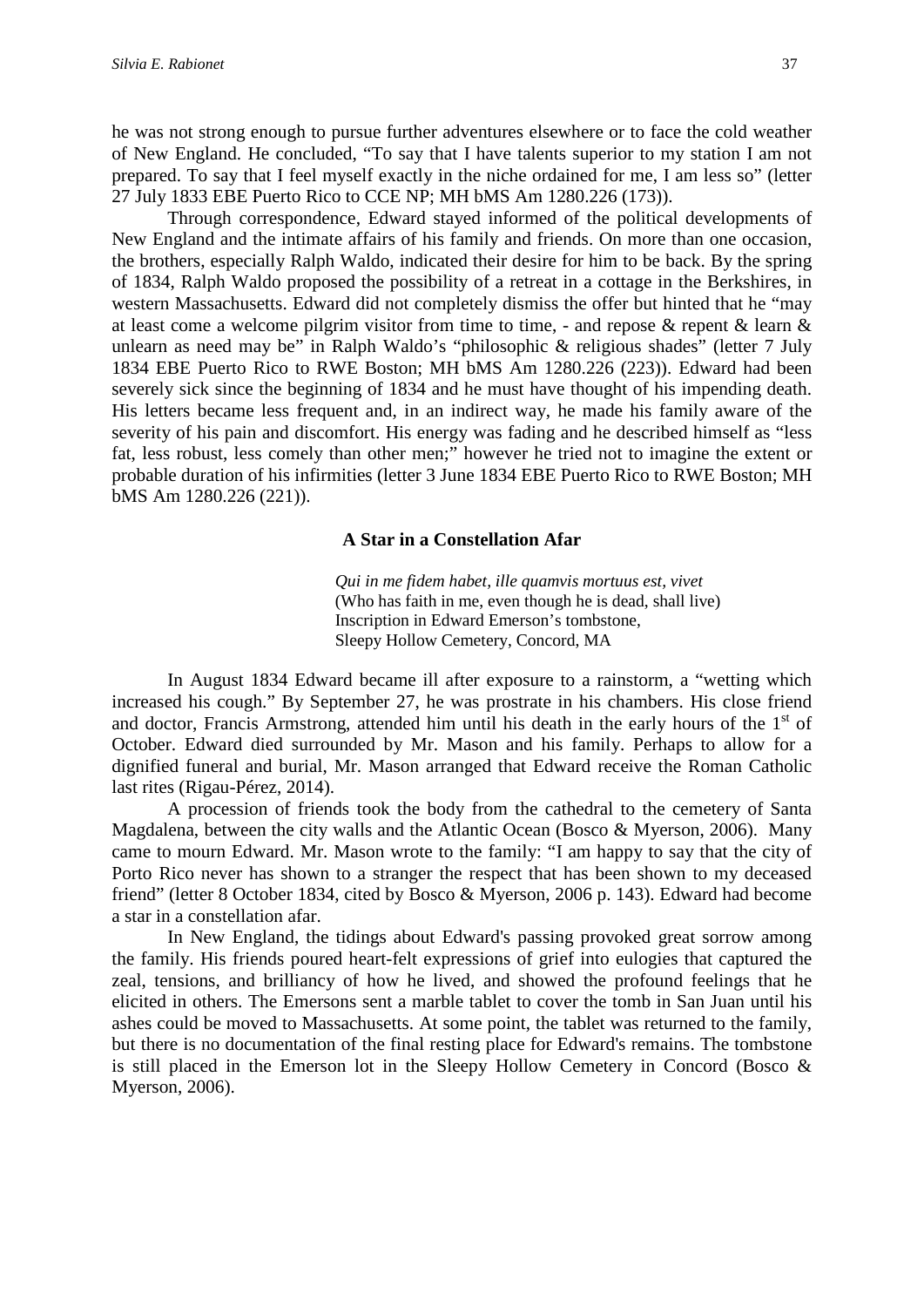#### **References**

- Alcott, W. A. (1834). *The young's man guide*. Boston, MA: Lilly, Wait, Colman and Holden.
- Alexander, C. C. (1919). Emerson and the Concord Lyceum. *The Stratford Journal, 5*(4), 206-217.
- Bailyn B., Fleming, D., Handlin, O., & Therstrom, S. (1986). *Glimpses of the Harvard past.*  Cambridge, MA: Harvard University Press.
- Beyer, H. A. (2000). Bulkeley, the other Emerson. *Journal of Religion, Disability and Health, 4*(1), 81-85.
- Bosco, R. A., & Myerson, J. (2006). *The Emerson brothers: A fraternal biography in letters.*  Oxford, UK: Oxford University Press.
- Cabot, J. E*.* (1895). *A memoir of Ralph Waldo Emerson* (Vol. 4). Boston, MA: Houghton Mifflin.
- Cayton, M. K. (1989). *Emerson's emergence: Self and society in the transformation of New England, 1800-1845.* Chapel Hill, NC: The University of North Carolina Press.
- Cooke, G. W. (1902). *An historical and biographical introduction to accompany The Dial* (Vol. 2). Cleveland, OH: The Rowfant Club.
- Eastman, J. (1987). *Who lived where: A biographical guide to home and museums*. New York, NY: Bonanza Books.
- E. E. M. (1903). The childhood of Ralph Waldo Emerson. *Christian Registry, 18,* 614-615.
- Elliot, S. (1875). Historical sketches. In F. O. Vaille & H. A. Clark (Eds.), *The Harvard book: A series of historical, biographical, and descriptive sketches (Vol. I, pp. 23-52).* Cambridge, MA: Welch, Bigelow, University Press.
- Emerson, E. W. (1890). *Emerson in Concord: A memoir.* Boston, MA: Houghton Mifflin.
- Emerson, G. B. (1878). *Reminiscences of an old teacher.* Boston, MA: Alfred Mudge & Sons.
- Emerson, H. (1949). *Selected papers of Haven Emerson published on the occasion of his 57th Birthday.* Battle Creek, MI: W. K. Kellogg Foundation.
- Emerson, M. I. (1913). *The evolution of the education ideal.* Boston, MA: Houghton Mifflin.
- Emerson, R. W. (1902). *The works of Ralph Waldo Emerson* (Vol. 5, The Conduct of Life and Society of Solitude). New York, NY: Macmillan.
- Emerson, R. W. (1909). *The works of Ralph Waldo Emerson* (Vol. 9, Poems). Boston, MA: Fireside Editions.
- Emerson, R. W., & Emerson, E. W. (1904). *The complete works of Ralph Waldo Emerson*  (Vol. 7). Boston, MA: Houghton Mifflin.
- Géigel, W. A. (2014). Edward Bliss Emerson, the medical tourist. *The Qualitative Report*, *19* (ES5), 50-56. Retrieved from [http://www.nova.edu/ssss/QR/QR19/ES\\_medicaltourist5.pdf](http://www.nova.edu/ssss/QR/QR19/ES_medicaltourist5.pdf)
- Firkins, O. W. (1915). *Ralph Waldo Emerson.* Boston, MA: Houghton, Mifflin.
- Goodwin, J. W. (1998). *The remarkable Mrs. Ripley: The life of Sarah Alden Bradford Ripley*. Boston, MA: Northeastern University Press.
- Haskins, D. G. (1886, August). The maternal ancestors of Ralph Waldo Emerson: With personal reminiscences. *The Literary Word,* 281-284.
- Hasty Pudding Club. (1884). *Catalogue of the officers and members of the Hasty-Pudding Club in Harvard College.* Cambridge, MA: W. H. Wheeler.
- Hoeltje, H. H. (1940). Emerson, citizen of Concord. *American Literature, 11*(4), 367-378.
- Holmes, J. (1875). Hollis Hall. In F. O. Vaille & H. A. Clark (Eds.), *The Harvard book: A series of historical, biographical, and descriptive sketches* (Vol. I, pp. 61-72). Cambridge, MA: Welch, Bigelow, University Press.
- Holmes, O. W. (1885). *Ralph Waldo Emerson.* Boston, MA: Houghton, Mifflin.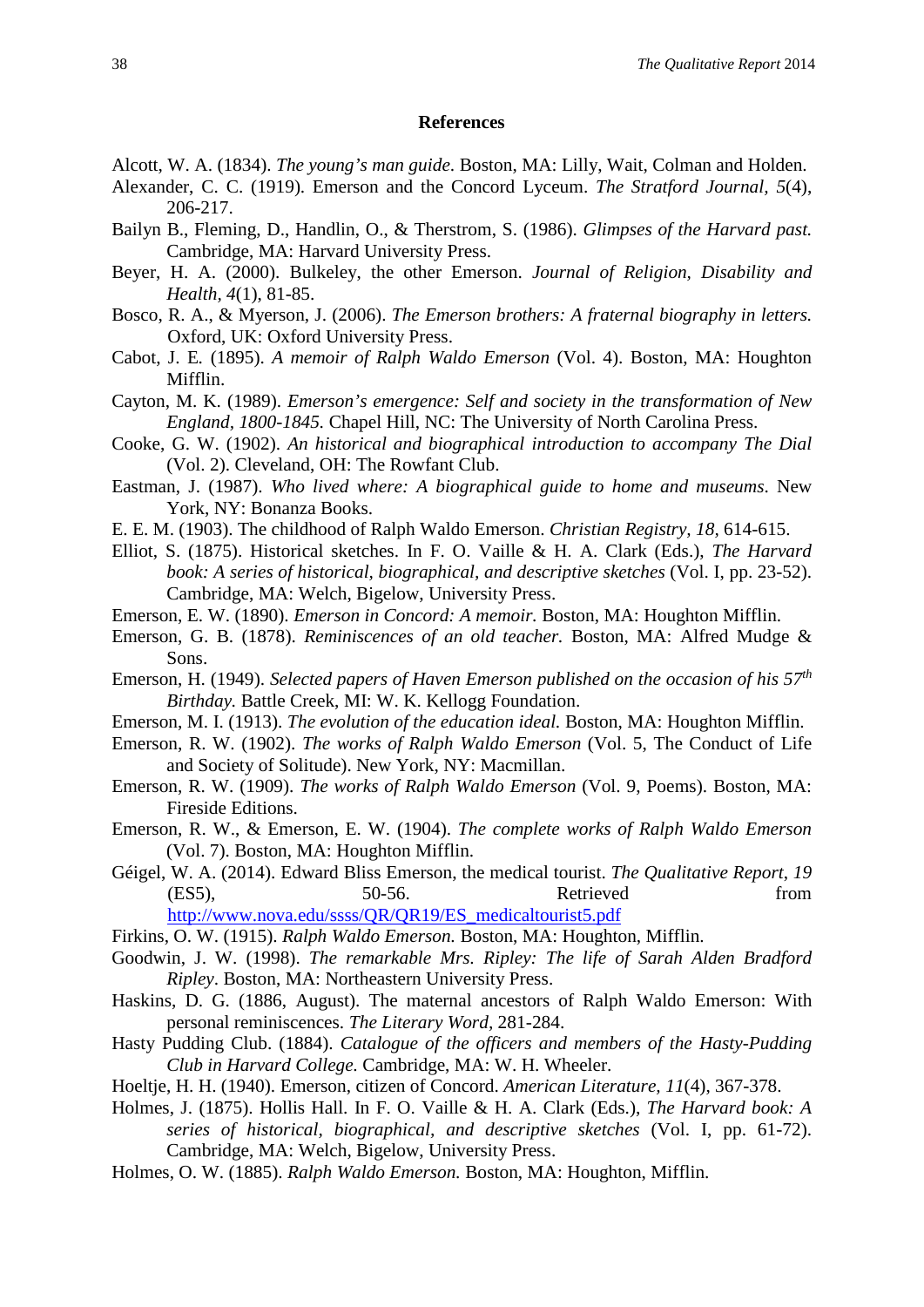- Jenks, H. F. (1886). *Catalogue of the Boston Public Latin School*. Boston, MA: Boston Latin School Association.
- Little, N. F. (1972). *Early years of the McLean Hospital.* Boston, MA: The Francis A. Countway Library of Medicine.
- Longfellow, S. (1875). The Hasty Pudding Club. In F. O. Vaille & H. A. Clark (Eds.), *The Harvard book: A series of historical, biographical, and descriptive sketche*s (Vol. II, pp. 353-355). Cambridge, MA: Welch, Bigelow, University Press.
- Lonthrop, S. K. (1875). The Harvard Washington Corps. In F. O. Vaille & H. A. Clark (Eds.), *The Harvard book: A series of historical, biographical, and descriptive sketches* (Vol. II, pp. 375-384). Cambridge, MA: Welch, Bigelow, University Press.
- Mayo-Santana, R. (2014). Nature writing, American Exceptionalism, and philosophical thoughts in Edward Bliss Emerson's Caribbean journal. *The Qualitative Report, 19* (ES8), 80-97. Retrieved from [http://www.nova.edu/ssss/QR/QR19/ES\\_naturewriting8.pdf](http://www.nova.edu/ssss/QR/QR19/ES_naturewriting8.pdf)
- Muzzey, A. B. (1882). *Prime movers of the Revolution known by the writer*. Boston, MA: D. Lothrop.
- Myerson, J. (Ed.). (1997). *The selected letters of Ralph Waldo Emerson.* New York, NY: The Columbia University Press.
- Quincy, J. P. (1896). *Figures of the past from the leaves of old journals.* Boston, MA: Robert Brothers.
- Ralph Waldo Emerson Memorial Association. (1939). *The letters of Ralph Waldo Emerson*  (Vol. 1). New York, NY: Columbia University Press.
- Ramírez de Arellano, A. B. (2014a). Encountering the Viper: Edward Bliss Emerson and slavery*. The Qualitative Report, 19* (ES6), 57-69. Retrieved from [http://www.nova.edu/ssss/QR/QR19/ES\\_viper6.pdf](http://www.nova.edu/ssss/QR/QR19/ES_viper6.pdf)
- Ramírez de Arellano, A. B. (2014b). Ideology and etiology in the treatment of Edward Bliss Emerson's pulmonary consumption. *The Qualitative Report, 19* (ES4), 41-49. Retrieved from [http://www.nova.edu/ssss/QR/QR19/ES\\_ideology4.pdf](http://www.nova.edu/ssss/QR/QR19/ES_ideology4.pdf)
- Rigau-Pérez, J. G. (2014). Edward Bliss Emerson's transnational journal: Danish West Indies, Puerto Rico, New England, 1831-1834. *The Qualitative Report*, *19* (ES2), 10- 21. Retrieved from [http://www.nova.edu/ssss/QR/QR19/ES\\_transnational2.pdf](http://www.nova.edu/ssss/QR/QR19/ES_transnational2.pdf)
- Sacks, K. S. (2003). *Understanding Emerson: "The American Scholar" and his struggle of self-reliance*. Princeton, NJ: Princeton University Press.
- Sanborn, F. B. (1897). The portraits of Emerson. *New England Magazine, 15,* 449-468.
- Simounet, A. (2014). The good, the bad, and the ugly: The construction of *othering* in Edward Bliss Emerson's Caribbean journal of 1831-1832. *The Qualitative Report, 19* (ES7), 70-79. Retrieved from [http://www.nova.edu/ssss/QR/QR19/ES\\_thegood7.pdf](http://www.nova.edu/ssss/QR/QR19/ES_thegood7.pdf)
- Snider, D. J. (1921). *A biography of Ralph Waldo Emerson: Set forth as his life essay.* Saint Louis, MO: William Harvey Miner.
- Thayer, J. B. (1897). *Reverend Samuel Ripley of Waltham.* Cambridge, MA: John Wilson and Sons.
- Woodberry, G. E. (1907). *Ralph Waldo Emerson.* New York, NY: Macmillan.

#### **Author Note**

The author is a graduate of Mount Holyoke College (psychology and education). She has a master's and doctorate in higher education administration and social policy from Harvard University. She has worked in curricular innovation and faculty development programs in the health sciences. She participates in a wide range of funded and sponsored research projects. She has published in the areas of public health and health promotion